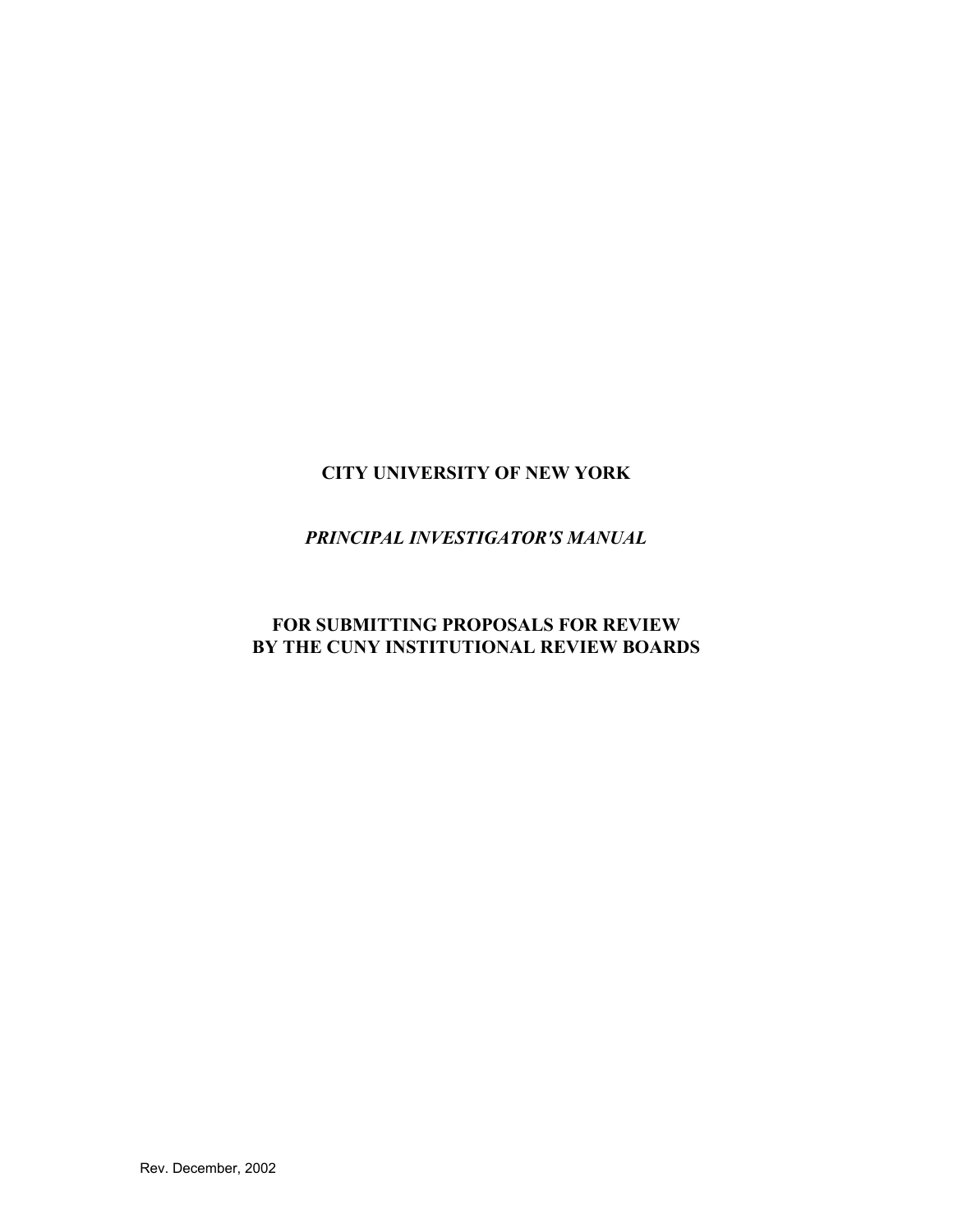## **PRINCIPAL INVESTIGATOR'S MANUAL**

#### **FOR SUBMITTING PROPOSALS FOR REVIEW BY THE CUNY INSTITUTIONAL REVIEW BOARDS**

| <b>INTRODUCTION</b><br>1<br><b>IRB COMPOSITION</b><br>$\overline{2}$<br><b>DEFINITIONS</b><br>3<br>INSTRUCTIONS FOR COMPLETING THE "APPLICATION FOR APPROVAL TO<br>USE HUMAN SUBJECTS IN RESEARCH"<br>4<br>Research Involving Children as Research Subjects<br>$\overline{4}$<br>5<br>Research Involving Prisoners as Research Subjects<br>5<br>Research Involving Deception of Research Subjects<br><b>IRB Review Deadlines</b><br>6<br>Requirements for Training & Certification of Key Personnel<br>7 |  |
|----------------------------------------------------------------------------------------------------------------------------------------------------------------------------------------------------------------------------------------------------------------------------------------------------------------------------------------------------------------------------------------------------------------------------------------------------------------------------------------------------------|--|
|                                                                                                                                                                                                                                                                                                                                                                                                                                                                                                          |  |
|                                                                                                                                                                                                                                                                                                                                                                                                                                                                                                          |  |
|                                                                                                                                                                                                                                                                                                                                                                                                                                                                                                          |  |
|                                                                                                                                                                                                                                                                                                                                                                                                                                                                                                          |  |
|                                                                                                                                                                                                                                                                                                                                                                                                                                                                                                          |  |
|                                                                                                                                                                                                                                                                                                                                                                                                                                                                                                          |  |
|                                                                                                                                                                                                                                                                                                                                                                                                                                                                                                          |  |
|                                                                                                                                                                                                                                                                                                                                                                                                                                                                                                          |  |
|                                                                                                                                                                                                                                                                                                                                                                                                                                                                                                          |  |
| Exempt Review Procedures & Categories<br>$\overline{7}$                                                                                                                                                                                                                                                                                                                                                                                                                                                  |  |
| Expedited Review Procedures & Categories<br>9                                                                                                                                                                                                                                                                                                                                                                                                                                                            |  |
| <b>Full IRB Review Procedures</b><br>12                                                                                                                                                                                                                                                                                                                                                                                                                                                                  |  |
| Required Information for IRB Review<br>12                                                                                                                                                                                                                                                                                                                                                                                                                                                                |  |
| Purpose and Design of Research<br>12                                                                                                                                                                                                                                                                                                                                                                                                                                                                     |  |
| Selection and Recruitment of Subjects<br>12                                                                                                                                                                                                                                                                                                                                                                                                                                                              |  |
| Procedures to Be Followed<br>15                                                                                                                                                                                                                                                                                                                                                                                                                                                                          |  |
| Levels of Risks to Subjects<br>15                                                                                                                                                                                                                                                                                                                                                                                                                                                                        |  |
| Confidentiality of Data<br>16                                                                                                                                                                                                                                                                                                                                                                                                                                                                            |  |
| Debriefing Procedures/Revelation of Potential Troublesome Situations<br>16                                                                                                                                                                                                                                                                                                                                                                                                                               |  |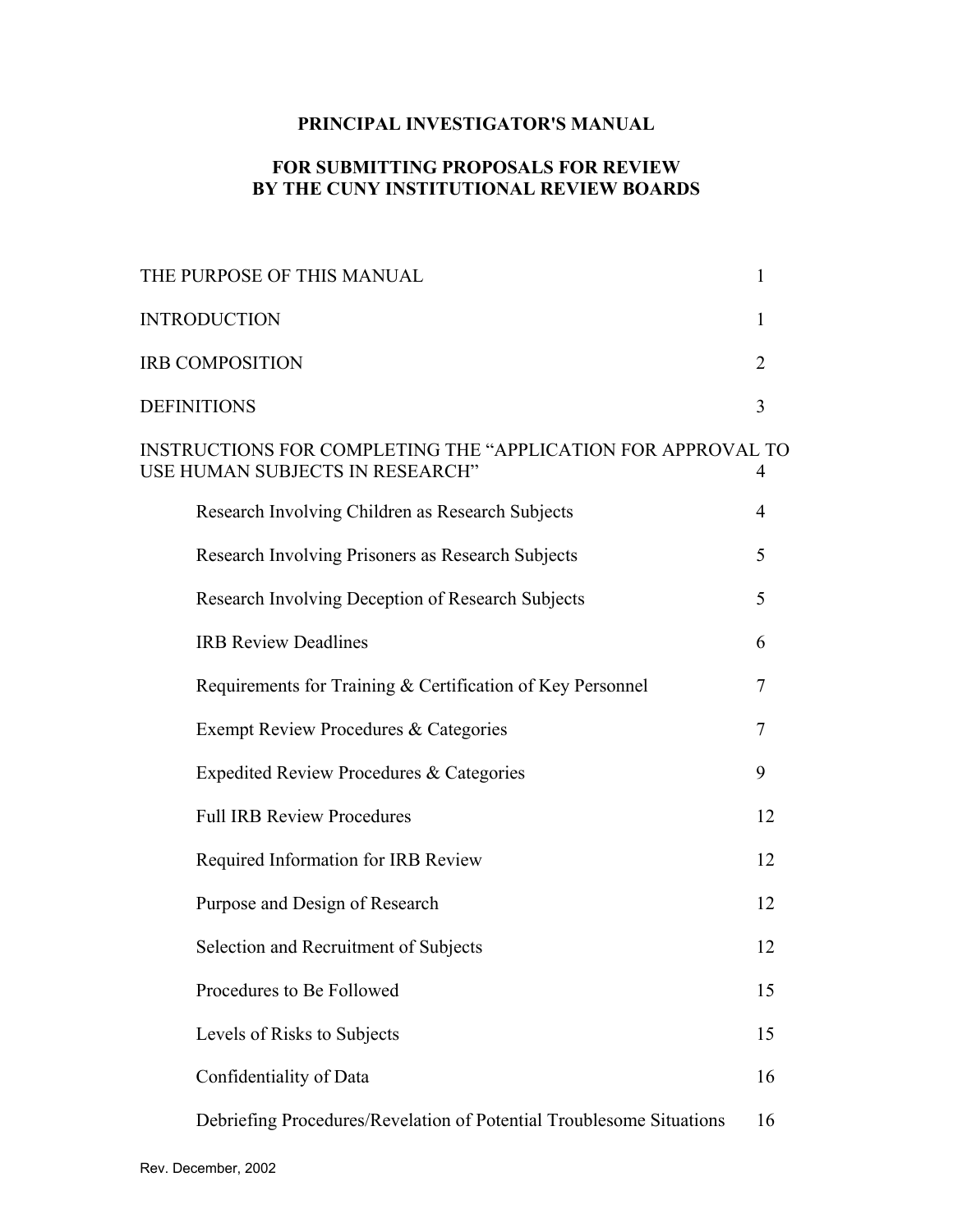|              | <b>Informed Consent</b>                                                             | 16 |
|--------------|-------------------------------------------------------------------------------------|----|
|              | The Elements of the Informed Consent Form                                           | 17 |
|              | Informed Consent with Minors as Subjects                                            | 19 |
|              | <b>Oral Consent</b>                                                                 | 20 |
|              | When It Might Be Appropriate to Omit an Informed Consent Form                       | 20 |
|              | <b>Exempt Review</b>                                                                | 20 |
|              | Signatures and Certifications                                                       | 21 |
| <b>FORMS</b> | FREQUENT OVERSIGHTS IN APPLICATION MATERIALS AND CONSENT                            | 22 |
|              | APPENDIX I: CLINICAL PSYCHOLOGICAL RESEARCH AND THE USE OF<br><b>HUMAN SUBJECTS</b> | 24 |
|              | <b>SAMPLE INFORMED CONSENT DOCUMENTS</b><br><b>APPENDIX II:</b>                     | 25 |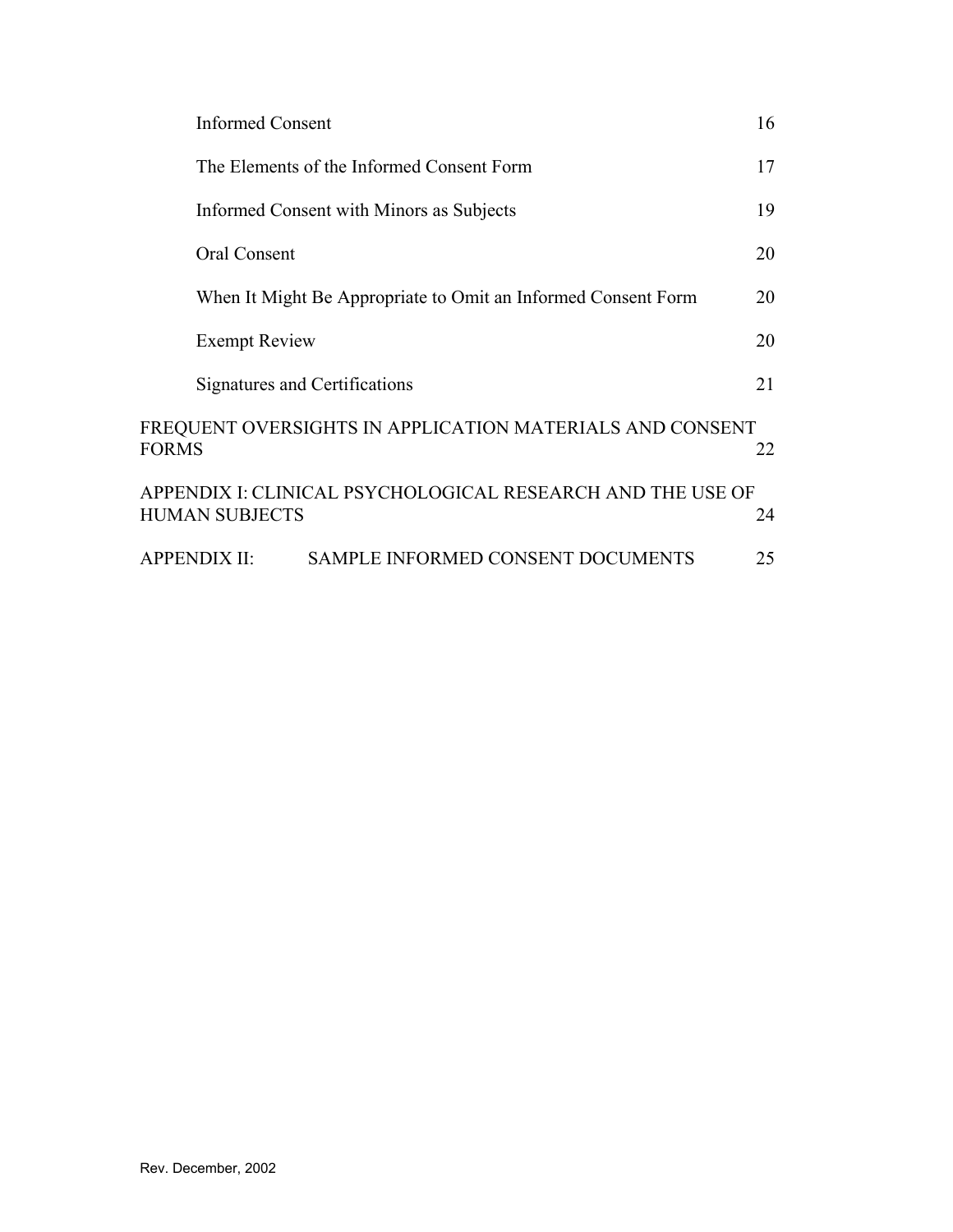#### **CUNY PRINCIPAL INVESTIGATOR'S MANUAL FOR RESEARCH INVOLVING HUMAN SUBJECTS**

**Note:** Please read this manual carefully. It contains important information that will help you complete the "Application to Use Human Subjects in Research" form. Failure to follow instructions may result in a delay in the approval process.

#### **THE PURPOSE OF THIS MANUAL**

This manual is intended as a guide for faculty, students, fellows, staff, and any other members of the City University of New York (CUNY) who plan to carry out research, whether funded or unfunded, involving the participation of human subjects. It provides basic information about what materials are needed to apply for human subjects approval and how to do it.

All research that is conducted by an individual in connection with his or her institutional responsibilities and/or which involves the use of any of the University's property or facilities must conform to a standard of ethics reflected in specific regulations of the United States Department of Health and Human Services (DHHS) in order to assure that the rights and welfare of human subjects are protected. CUNY has a Multiple Project Assurance Agreement with DHHS, which describes University policies and procedures for the protection of human subjects in all research which involves them. Copies of the Multiple Project Assurance and of the Federal Regulations governing research involving human subjects may be obtained from your campus IRB Office or by accessing it online at [http://www.rfcuny.org/ResCompliance/overview.html.](http://www.rfcuny.org/ResCompliance/overview.html) At most CUNY campuses, the IRB Office is housed within the Grants Office/Office for Sponsored Research, while at a few campuses it is located in a faculty office. Your Grants Office will be able to direct you appropriately should they not have the information you require on-hand. Information on the CUNY Grants Offices can be found on-line at [http://www.rfcuny.org/R&DWeb/grants.html.](http://www.rfcuny.org/R&DWeb/grants.html)

#### **INTRODUCTION**

Research with human subjects, which is conducted by any member of the CUNY community or anyone using CUNY facilities, must be reviewed and approved by a CUNY Institutional Review Board (referred to hereafter as the IRB). The purpose of this review is to allow the IRB to evaluate the "risk to benefit ratio" of the research. The IRB's **only** interest is in protecting the safety, welfare, privacy and rights of human research subjects. It is not the IRB's objective to pass judgment on other aspects of the research except as it relates to this ratio. However, it is within the IRB's purview if it determines the need to appraise research methodology as it relates to human subjects protection. To this end, principal investigators shall prepare protocols giving complete descriptions of the proposed research.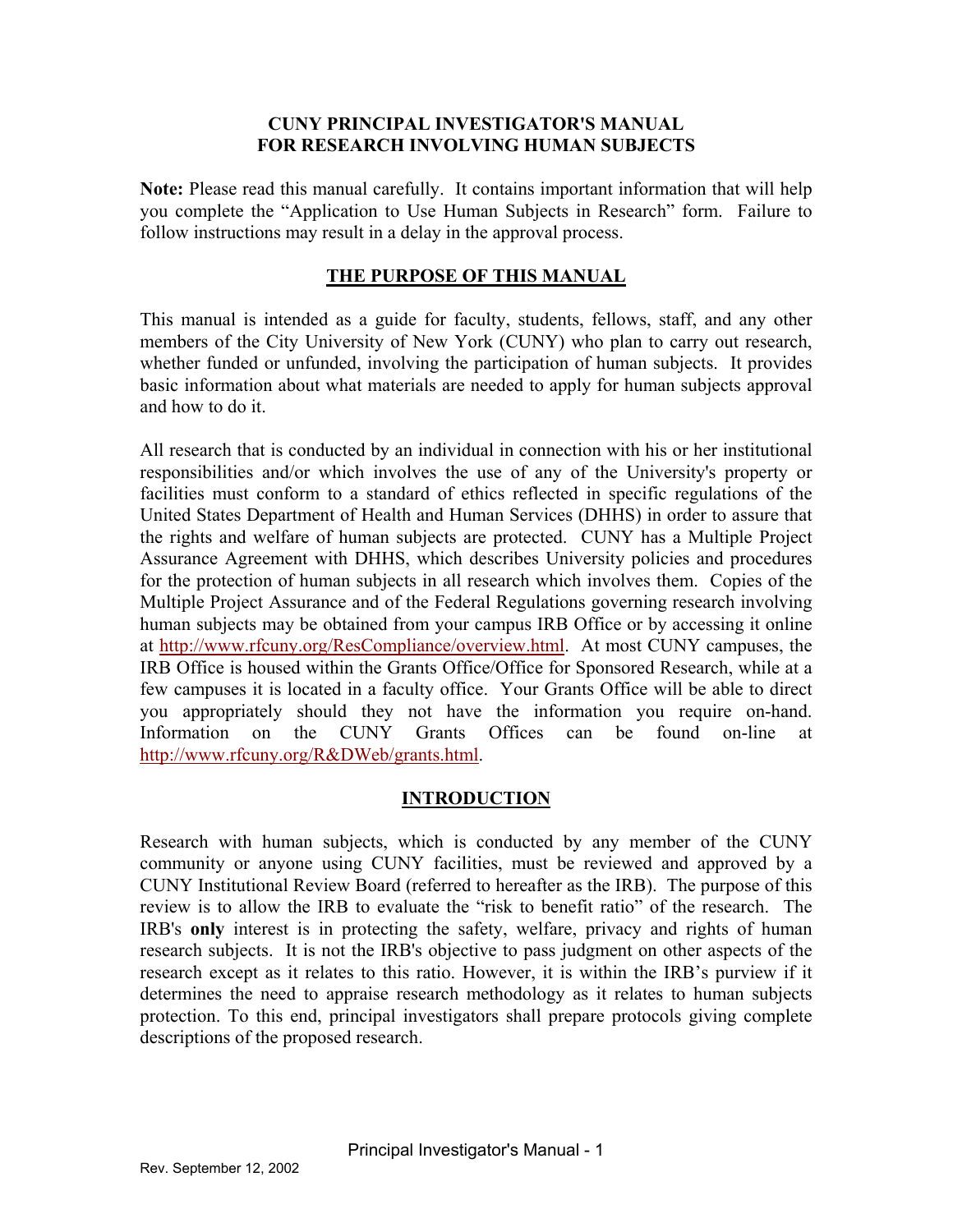The application for review of research involving human subjects must contain specific information. This information allows the IRB to evaluate the:

- 1. risks to subject(s);
- 2. benefits to subject(s) and/or society;
- 3. specific nature of subjects' participation including;
	- recruitment of subjects,
	- voluntary nature of subject participation,
	- informed consent,
	- remuneration (if any) to subject,
	- specific procedures to be followed.

In order to submit research for review, investigators must complete the **APPLICATION FOR APPROVAL TO USE HUMAN RESEARCH SUBJECTS IN RESEARCH**, which may be obtained through the IRB Office or by accessing it on-line at [http://www.rfcuny.org/FormsWeb/ResCompliance/application.pdf.](http://www.rfcuny.org/FormsWeb/ResCompliance/application.pdf)

The most important concerns of the IRB are to assure subjects' safety, preserve subjects' anonymity and confidentiality, and assure that participation is voluntary. Thus, the application should provide the IRB with information related to these areas. For example, a question of undue influence may arise when an instructor solicits students from his/her own classroom for participation in a research project in which the instructor is involved. Another concern is the desire for subjects to be fully informed of the procedures to be employed in the study and of possible adverse effects. Also, the procedures should not influence subjects to continue in a study if they desire to stop participation.

In order to facilitate approval of the application for use of human subjects in research, it is necessary for all relevant information to be included in the application. It is of equal importance that the document present a clear and concise explanation of the proposed research project. **Delays in approval by the IRB are frequently a result of:** a) insufficient information; b) relevant information being omitted from the application (or placed in appendices rather than in the text of the application); c) presenting information in a manner that is too technical and cannot be understood by IRB members whose backgrounds and areas of expertise vary greatly and d) the consent document contains grammatical and/or spelling errors or its language is inappropriate to the subject population being targeted.

## **IRB COMPOSITION**

The IRB is composed of faculty who are engaged in research using human subjects, faculty who study human behavior, a non-scientist and at least one community member who is not affiliated with the City University of New York. A roster of current members may be obtained at your IRB Office. A list of IRB Offices and IRB Chairs for each campus may be found at<http://www.rfcuny.org/ResCompliance/cunyirbchairs.html>.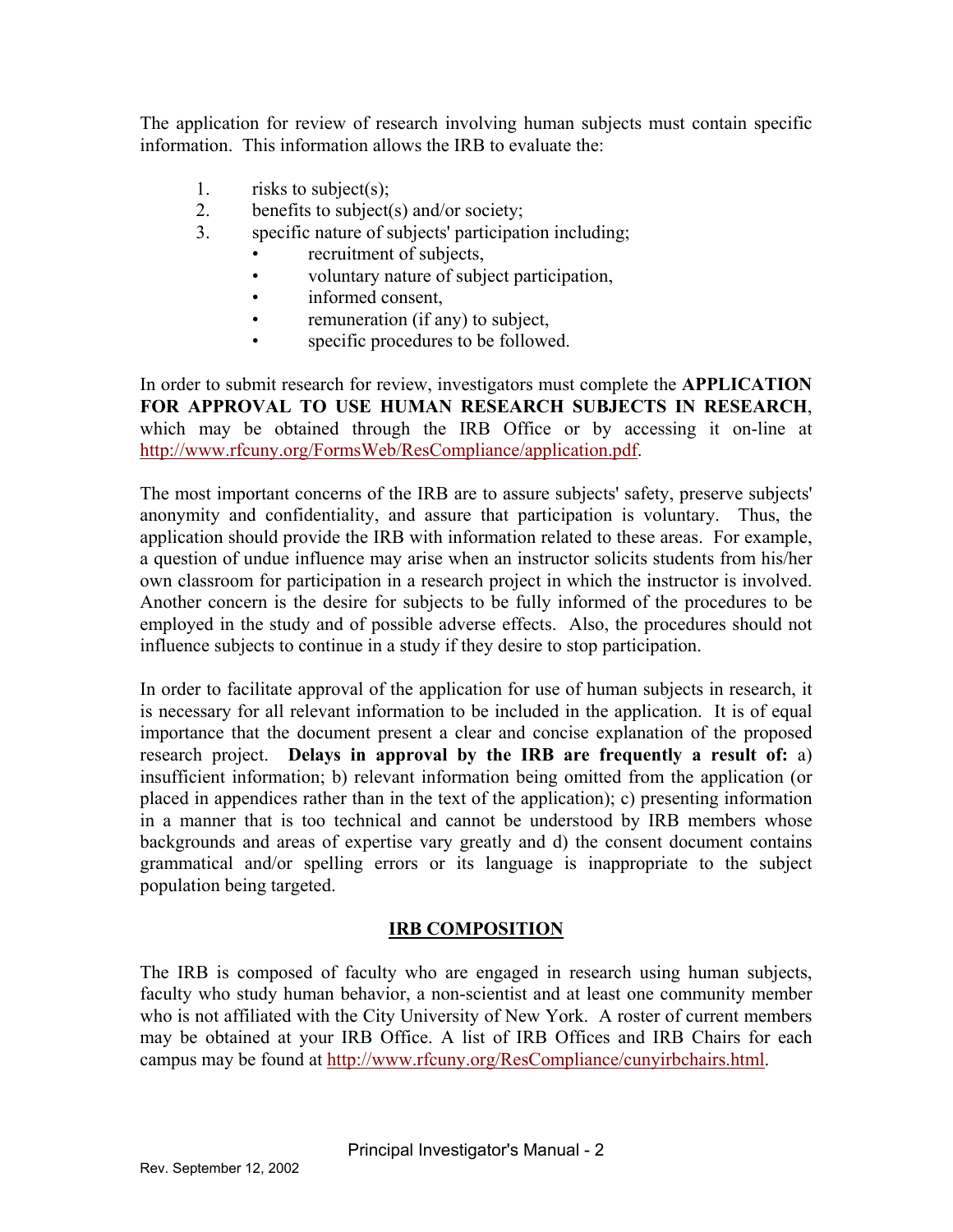#### **DEFINITIONS**

- 1. Human Subject "Human Subject is a living person about whom an investigator (whether professional or student) conducting research obtains (1) data through intervention or interaction with the person, or (2) identifiable private information.
- 2. Intervention "Intervention" includes both physical procedures by which data are gathered (e.g. venipuncture) and manipulations of the subject or the subject's environment that are performed for research purposes.
- 3. Interaction includes communication or interpersonal contact between investigator and subject.
- 4. Minimal Risk "Minimal Risk" means that the probability and magnitude of harm or discomfort anticipated in the proposed research are not greater in and of themselves than those ordinarily encountered in daily life or during the performance of routine physical or psychological examinations or tests.
- 5. Private Information "Private Information" includes information about behavior that occurs in a context in which an individual can reasonably expect that no observation or recording is taking place and information which has been provided for specific purposes by an individual and which the individual can reasonably expect will not be made public (e.g. a medical record). Private information must be individually identifiable (i.e. the identity of the subject is or may readily be ascertained by the investigator or associated with the information) in order for obtaining the information to constitute research involving human subjects.
- 6. Research "Research" means systematic investigation, including research development, testing, and evaluation, designed to develop or contribute to the generalizable knowledge. Activities which meet this definition constitute research for purposes of this assurance, whether or not they are supported or funded under a program which is considered research for other purposes. For example, some demonstration and service programs may include research activities.
- 7. Established and Accepted Methods Some methods become established through the rigorous standardization procedures prescribed by law, as in the case of drugs, devices, or biologicals, by operation of law, or, as in the case of many educational tests, under the aegis of professional societies or non-profit agencies. Determination as to when a method passes from the experimental stage and becomes "established and accepted" is a matter of judgement.
- 8. Legally Authorized Representative "Legally authorized representative" means an individual, judicial or other body authorized under applicable law to consent on behalf of a prospective subject to such subject's participation in the procedure(s) involved in the research.
- 9. IRB "IRB" means an Institutional Review Board established in accord with the basic DHHS policy for the protection of human research subjects (45 CFR Part 46) and for the purposes expressed in that policy.
- 10. IRB approval "IRB approval" means the determination of the IRB that the research has been reviewed and may be conducted within the constraints set forth by the IRB and by other applicable institutional, statutory, and regulatory requirements.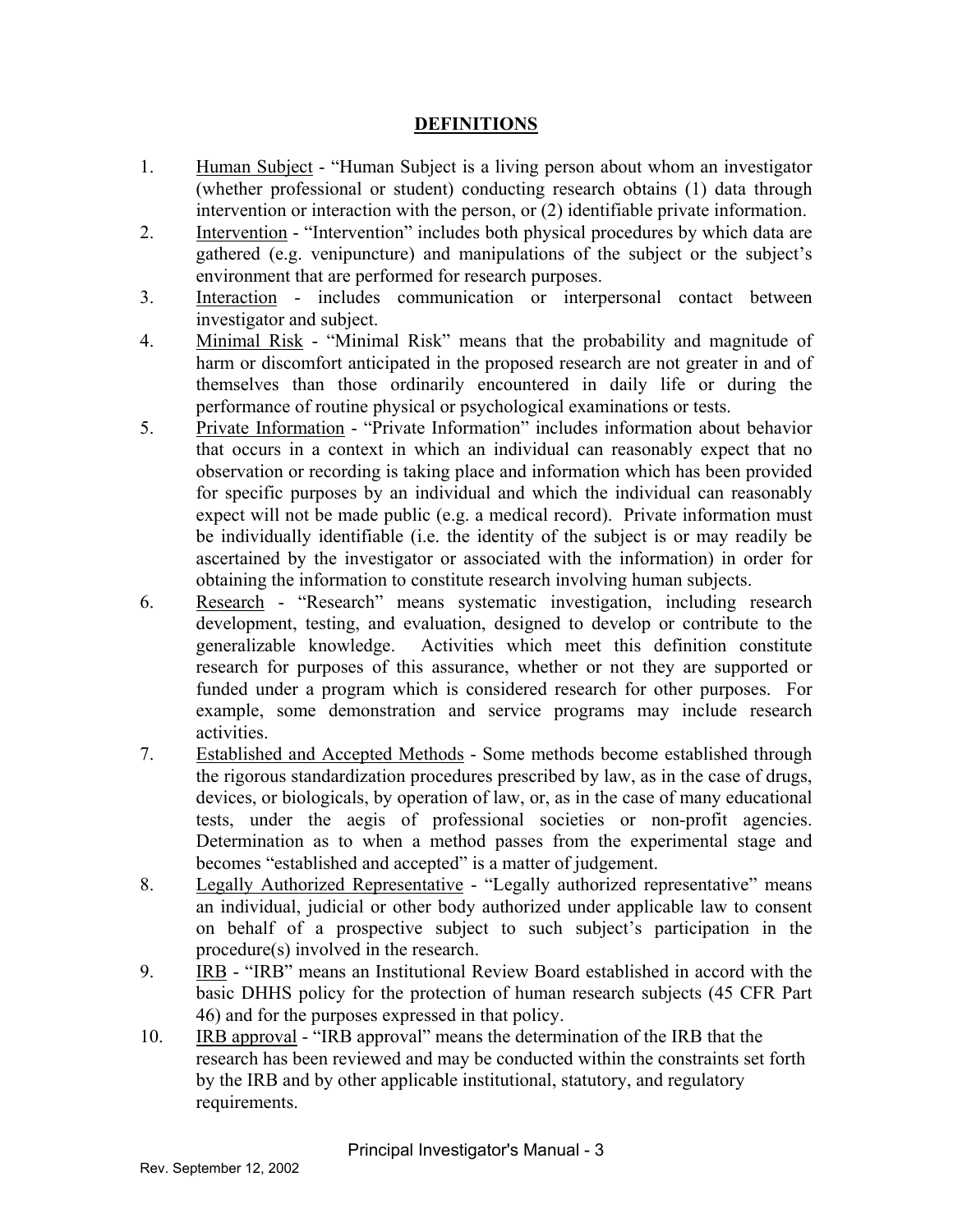### **INSTRUCTIONS FOR COMPLETING THE "APPLICATION FOR APPROVAL TO USE HUMAN SUBJECTS IN RESEARCH"**

(**Note:** This instruction section is written to coincide with the IRB Application Form. In other words, the numbered section headings correspond to the page and question on the application form, e.g., "1,4" below refers to page 1, question 4 on the form).

**Please Note:** The application should stand on its own, without reference to any attached grant proposals or articles published, in press, or under review. (Just cutting and pasting paragraphs from a grant proposal causes confusion during the review process.) In addition, information placed in appendices may be overlooked. The application should provide all information necessary for IRB members unfamiliar with the experimenter's field of research to be able to evaluate the risks to subjects, how subjects will be recruited, the potential benefits, and how informed consent shall be obtained.

**Pg. 1, Question 1:** If you are seeking IRB approval as part of a grant application process, the title of the project should be the same on both the "Application for Approval" and within the grant proposal.

**1, 2 & 3:** PI's & Co PI's may list contact information other than their regular campus address in this space if they prefer to be contacted elsewhere. Co-PI's at non-CUNY institutions should list full information about their affiliation here.

**1, 4:** Check "Other" if you are not affiliated with CUNY but are seeking to conduct research involving the CUNY community or the use of CUNY facilities.

**1, 5:** All student research **must** be approved by a faculty advisor before it is submitted to the IRB for review.

**Page 2, Question 6: All research that involves fetuses, pregnant women, prisoners, or groups who may have diminished capacity to provide consent or who may be high risk, must be provided full review. Most research involving minors falls into this category as well.** 

## *2, 6 (cont.): RESEARCH INVOLVING CHILDREN AS SUBJECTS*

Children are considered a vulnerable and therefore "protected" population in the context of serving as research subjects. In New York State, children are defined as those persons who are under 18 years old and have not obtained the legal age for consent to treatment or procedures involved in the research.

In addition to those materials normally required for review by the IRB on the Protection of Human Subjects, a parental or guardian consent form, including all traditional elements of informed consent, is required. A child assent form should be used for subjects 12 years of age or older. Language should be understandable and include a brief description of the task(s) involved and a statement on the right to withdraw at any time without penalty. For subjects under 12 years of age, an assent procedure should be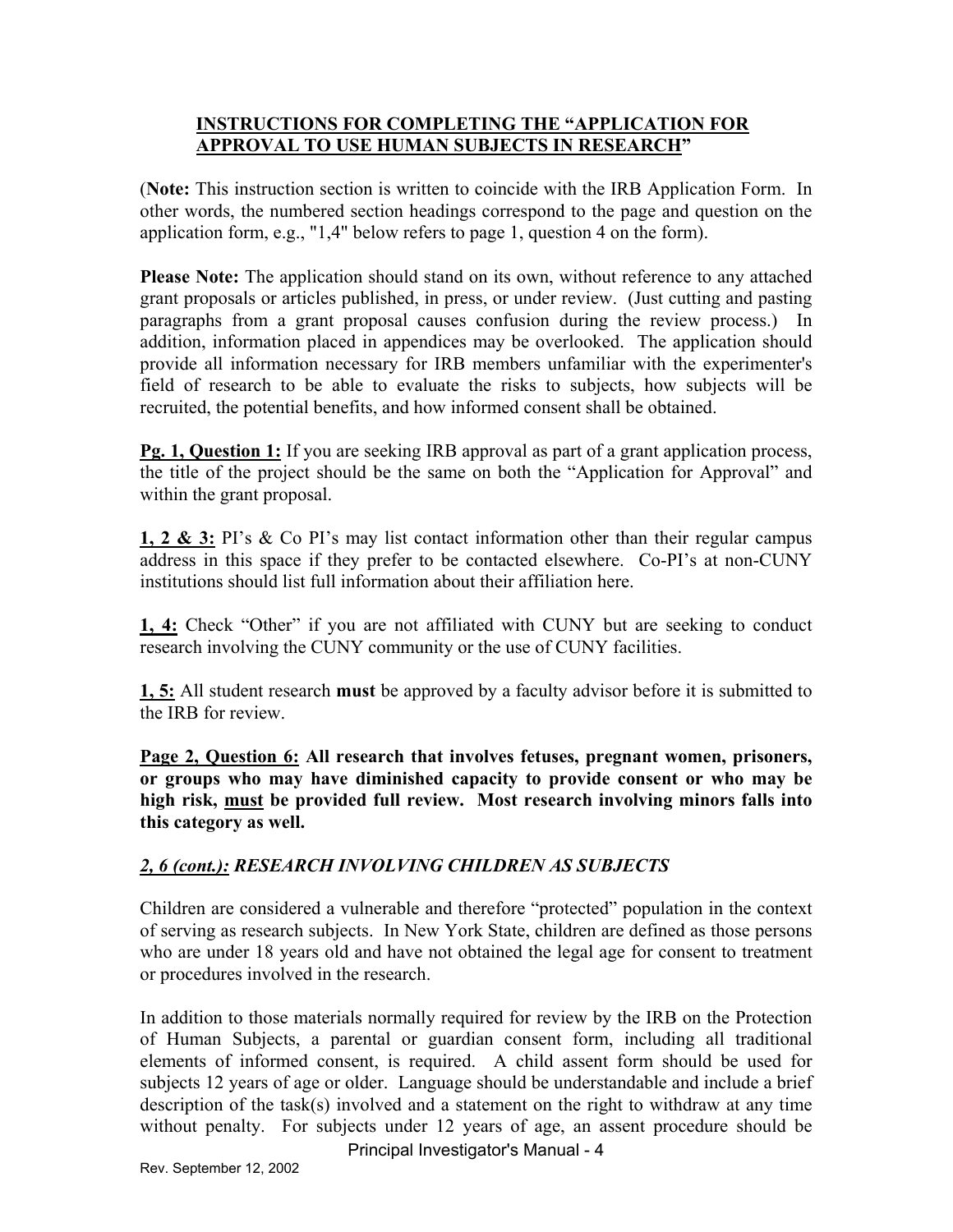employed. Assent is defined as an affirmative agreement (as opposed to tacit consent) to participate in research.

If child subjects are being obtained from another institution(s), written permission from an official from the institution(s) authorized to do so, must accompany the protocol.

## **2, 6 (cont.):** *RESEARCH INVOLVING PRISONERS AS SUBJECTS*

Federal policy dictates that the use of prisoners as human research subjects is strictly prohibited without the prior approval of the Human Subjects IRB. This restriction also applies to the compassionate use of investigational agents or devices on prisoners.

If prisoners are to be potential subjects of a project, the researcher must indicate this in the application. If a Principal Investigator plans to have prisoners as subjects in his or her research project, please contact the IRB Office before finalizing the protocol. Additional time may be necessary to process proposals involving prisoners as subjects since the IRB will need to refer the proposed project to an individual or individuals who will have been designated as prisoner advocate(s). These precautions are mandated by the Federal regulations governing research involving human subjects. Copies of these regulations are available from the IRB Office and can also be accessed on-line at [http://ohrp.osophs.dhhs.gov/humansubjects/guidance/45cfr46.htm.](http://ohrp.osophs.dhhs.gov/humansubjects/guidance/45cfr46.htm) Written permission will need to be obtained as well from the cooperating institution from which subjects will be recruited.

 risk. **Research involving deception must be provided full review.** At the earliest **2, 7:** The investigator is justified in withholding information from or giving incomplete or erroneous information to research subjects only when it can be demonstrated that the research cannot be conducted in any other way and that subjects will not be placed at possible moment consonant with the validity of the research, the subject should be informed of the actual purpose of the research and procedures must be developed to relieve any distress encountered. **All research involving deception must attach a full description of the debriefing procedure to be used to the application.** 

a chosen occupation or field of service. When reviewing protocols with more than **2, 8: Subjects at Risk**: "Subjects at risk" means any individual who may be exposed to the possibility of injury, e.g. physical, psychological, or social injury, as a consequence of participation as a subject in any research or related activity which departs from the application of those established and accepted methods necessary to meet his needs or which increases the ordinary risks of daily life, including the recognized risks inherent in minimal risk to subjects, the IRB will often delay approval of a protocol and make recommendations to the investigator for alterations in the wording of informed consent documents or for changes in the protocol to further minimize potential risks to subjects. **Research may not begin until IRB approval has been granted.** 

**2, 9:** The IRB grants approval for one year from the date of initial approval *only*, regardless of when research actually begins. If, for example, funding was sought but not received from one source, but received from another source later on, the project must be reapproved if more than a year has elapsed. Use the continuing review form available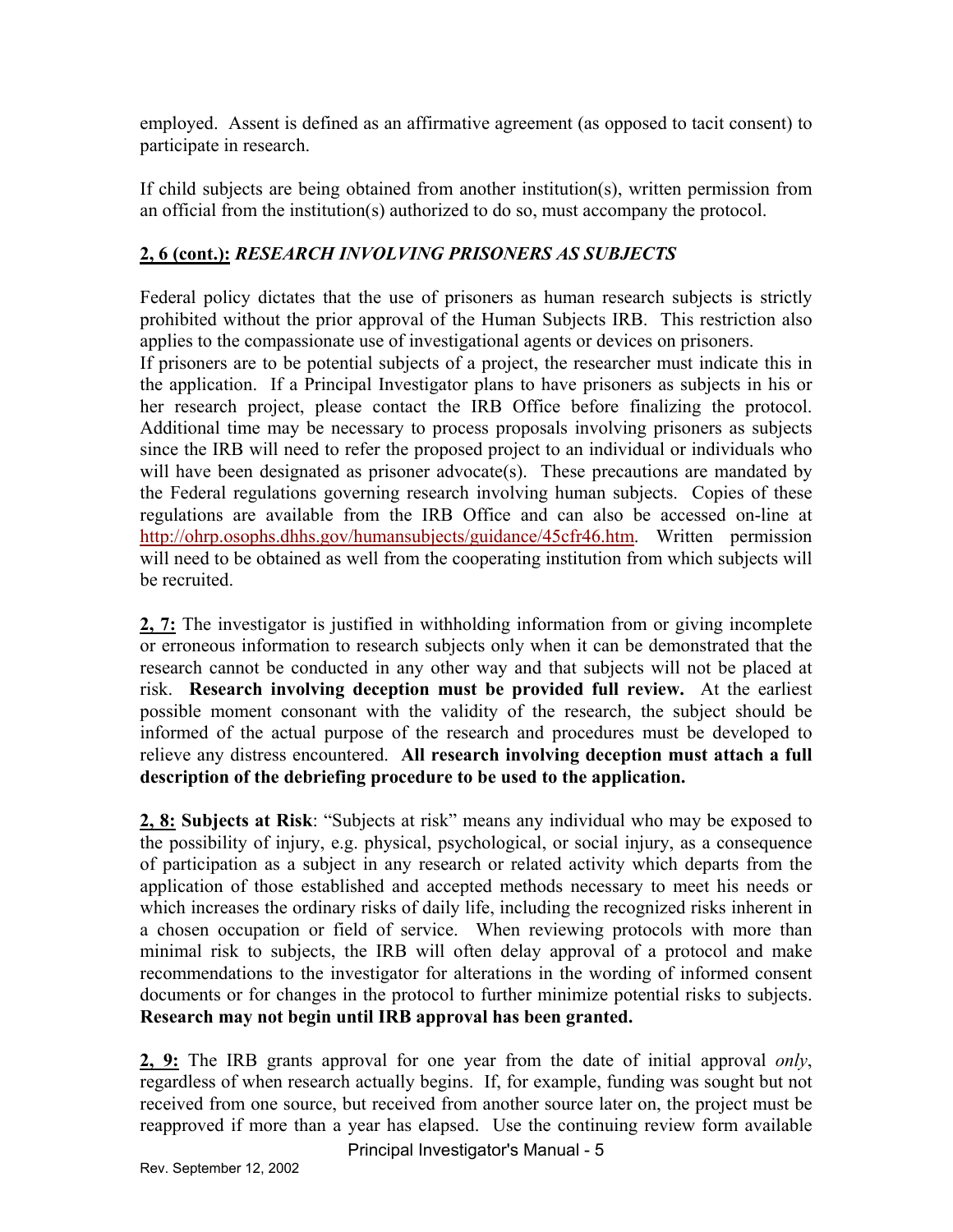from the IRB Office to report changes in protocol for projects which are already underway. The form can also be accessed on-line at [http://www.rfcuny.org/FormsWeb/ResCompliance/continuing.pdf.](http://www.rfcuny.org/FormsWeb/ResCompliance/continuing.pdf)

**2, 10 & 11:** Answering these questions aids the IRB support staff to ensure all required documentation is in place.

**2, 12:** Certain research projects will involve hospitals, schools, organizations, etc., that are not affiliated with the City University of New York. In such cases, the Principal Investigator is required to obtain a copy of the organization's agreement to participate and/or, if applicable**,** that institution's IRB approval before the recruitment of subjects may begin. For research that requires IRB approval by more than one institution, protocols must be identical.

## **Deadlines:**

The IRB's practice is to circulate applications requiring full or expedited review to IRB members prior to the meeting. Any questions, comments or concerns raised by members are discussed at the next meeting and transmitted in writing after the meeting to the Principal Investigator for a written response.

It is the Principal Investigator's responsibility to see that the application is complete (i.e., all questions are answered), that required materials are attached (e.g., a copy of the informed consent form to be used), and that the **application is submitted prior to the next IRB meeting**. Most CUNY campuses require submission of applications at least 12 days before the IRB meeting, but the requirements on your campus may be different; check with your IRB Chair, IRB Administrator or Grants Officer. Failure to adhere to these requirements may lead to a delay in review and/or approval.

#### **Special Deadline Considerations**:

Investigators should be aware that for **non-competing continuation applications**, the National Institutes of Health require IRB approval coincident with the grant/contract/funding application. This means that the Human Subjects review must take place prior to submission of the grant application. For non-competing continuation grants, use the CONTINUING REVIEW FORM. This form must be submitted even if no changes have been made in the approved procedures. For **competing continuation applications** most federal agencies allow approval within 60 days of proposal submission.

It is suggested that Investigators submit an IRB application prior to or as soon as possible after submitting a grant proposal to prevent a delay in the awarding of funds. Applications for human subjects approval for PSC-CUNY funds should be submitted no later than February in order to assure the desired start date of July 1 if the proposal is funded.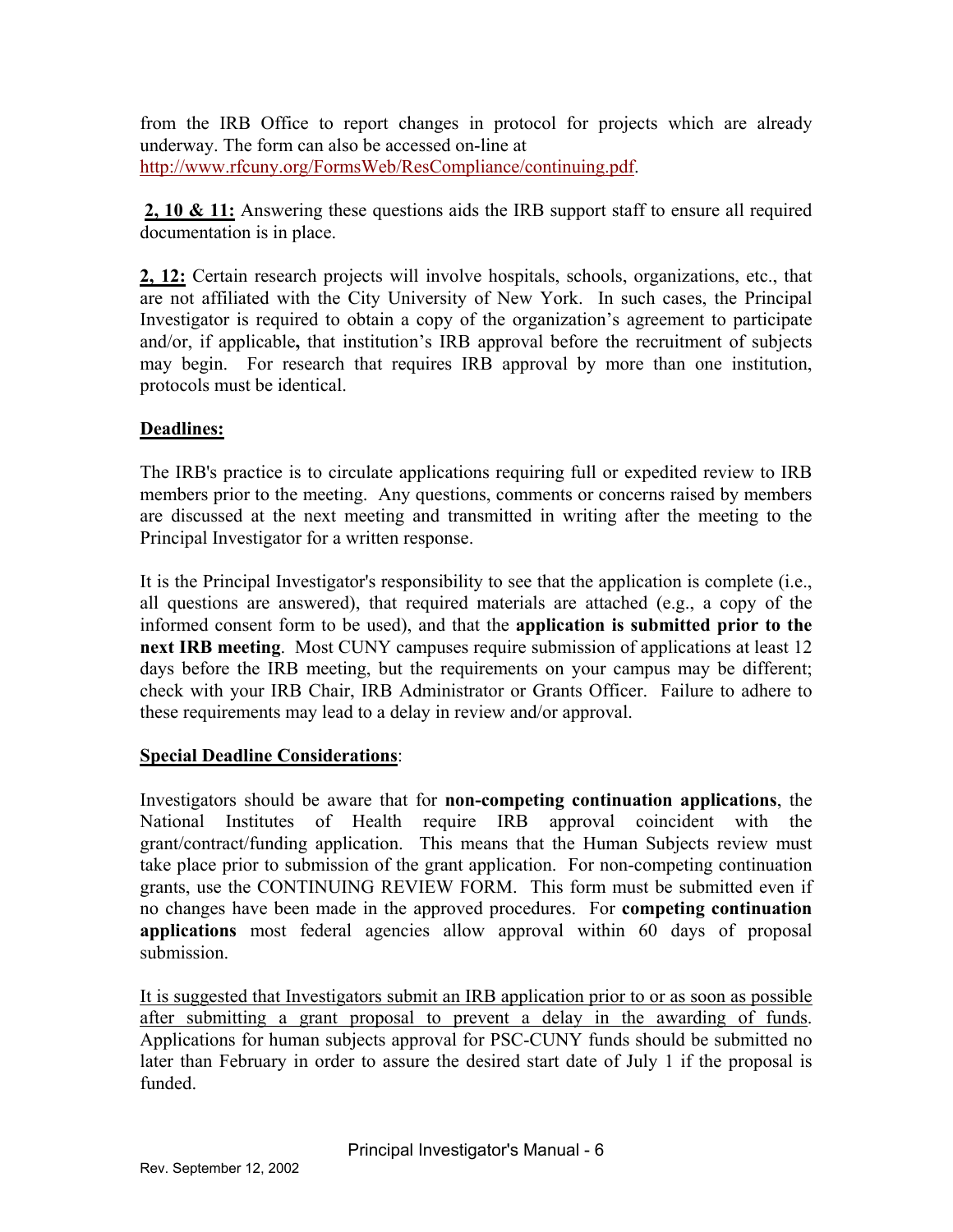## **3, 13: Requirements for Training and Certification of Key Personnel in Human Subject Research:**

The National Institutes of Health (NIH) instituted a policy that requires that all proposals for contracts and grants for research involving human subjects submitted after October 1, 2000 certify that all key personnel have received education on the protection of human research subjects. This requirement applies to all applications for grants or proposals for contracts submitted to NIH after October  $1<sup>st</sup>$  and to all new and all non-competing grants for which an award is issued after October  $1<sup>st</sup>$ . However, researchers need to be aware that in order for CUNY to be in compliance with its legal assurance to DHHS, CUNY is requiring that **all investigators and key personnel, regardless of the research project sponsor and whether it is funded or unfunded, satisfy this new requirement**. NIH has posted a web series of "frequently-asked questions" regarding these new requirements. These "FAQs" can be accessed on-line at

[http://grants.nih.gov/grants/policy/hs\\_educ\\_faq.htm](http://grants.nih.gov/grants/policy/hs_educ_faq.htm).

There are two options available to CUNY key personnel in research involving human subjects which will enable them to meet this mandated requirement for education:

• successful completion of a computer-based training (CBT) course developed by the Office of Research Conduct. The CBT may be accessed on the RFCUNY's web site at [http://www.rfcuny.org/ResConduct/CBT.](http://www.rfcuny.org/ResConduct/CBT)

OR

• completion of an on-campus course conducted by IRB administrative staff or faculty. (The course must be approved by RFCUNY's Office of Research Conduct.)

Principal Investigators need to have the education requirement fulfilled at the time of submission of their application to the appropriate IRB. However, other key personnel working on the research project should have completed an education program with documentation before the beginning of the research project.

## **3, 14: CHOOSING THE APPROPRIATE TYPE OF REVIEW:**

Principal Investigators can request the type of review they believe is appropriate to their project. However, the IRB Chair ultimately determines which type of review is appropriate. The IRB may request additional documentation if needed in order to determine if the use of a particular type of review is justified.

## **EXEMPT Review Procedures**

Federal regulations "exempt" some types of research from regular review procedures by the IRB, though use of this term can be confusing. "Exempt" research is in fact reviewed. If found exempt, the project need not follow *continuing* review procedures unless significant changes are made to the research protocol. Federal regulations permit the Principal Investigator to request that a protocol be reviewed as possibly exempt.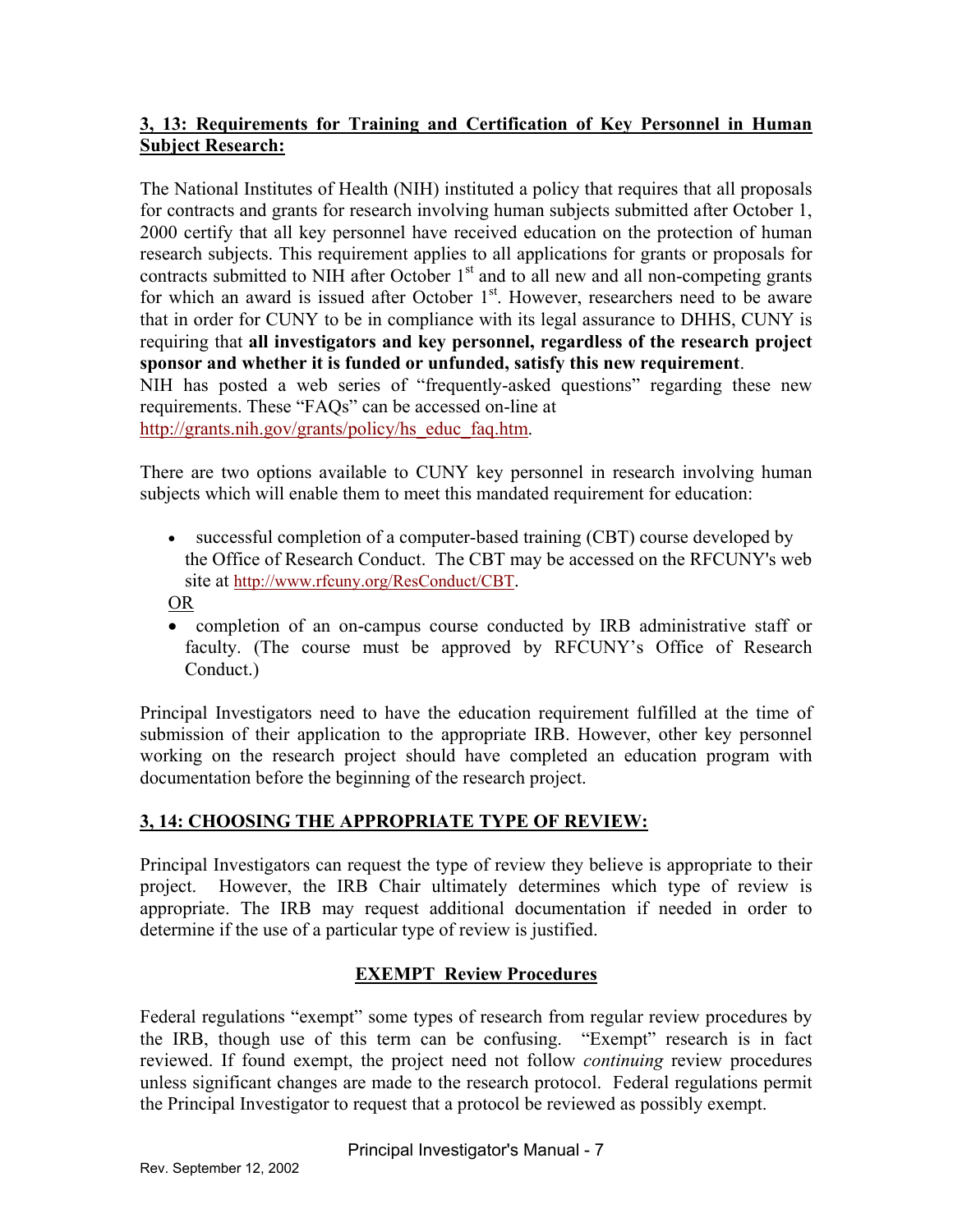## **Categories of Research Eligible for Exempt Review: 45CFR46.101(b)**

The following information from the Office of Human Research Protections (OHRP) regarding expedited review procedures and categories can also be found at the following site: **<http://ohrp.osophs.dhhs.gov/humansubjects/guidance/45cfr46.htm#46.101>** 

- 1. Research conducted in established or commonly accepted educational settings, involving normal educational practices, such as (i) research on regular and special education instructional strategies, or (ii) research on the effectiveness of or the comparison among instructional techniques, curricula, or classroom management methods.
- 2. Research involving the use of educational tests (cognitive, diagnostic, aptitude, achievement), survey procedures, interview procedures or observation of public behavior unless: (i) information obtained is recorded in such a manner that human subjects can be identified, directly or through identifiers linked to the subjects; and (ii) any disclosure of subjects' responses outside the research could reasonably place the subjects at risk of criminal or civil liability or be damaging to the subjects' financial standing, employability, or reputation. (See **Note**  below.)
- 3. Research involving the use of educational tests (cognitive, diagnostic, aptitude, achievement), survey procedures, interview procedures or observation of public behavior, that is not exempt under paragraph (b)(2) of this section if: (i) the human subjects are elected or appointed public officials or candidates for public office; or (ii) Federal statute(s) require(s) without exception that the confidentiality of the personally identifiable information will be maintained throughout the research and thereafter.
- 4. Research involving the collection or study of existing data, documents, records, pathological specimens, or diagnostic specimens, if these sources are publicly available or if the information is recorded by the investigator in such a manner that subjects cannot be identified, directly or through identifiers linked to the subjects.
- 5. Research and demonstration projects which are conducted by or subject to the approval of Department or Agency heads, and which are designed to study, evaluate, or otherwise examine: (i) public benefit or service programs; (ii) procedures for obtaining benefits or services under those programs; (iii) possible changes in or alternatives to those programs; or (iv) possible changes in methods or levels of payment for benefits or services under those programs.
	- 6. Taste and food quality evaluation and consumer acceptance studies, (i) if wholesome foods without additives are consumed or (ii) if a food is consumed that contains a food ingredient at or below the level for use found to be safe, or agricultural chemical or environmental contaminant at or below the level found to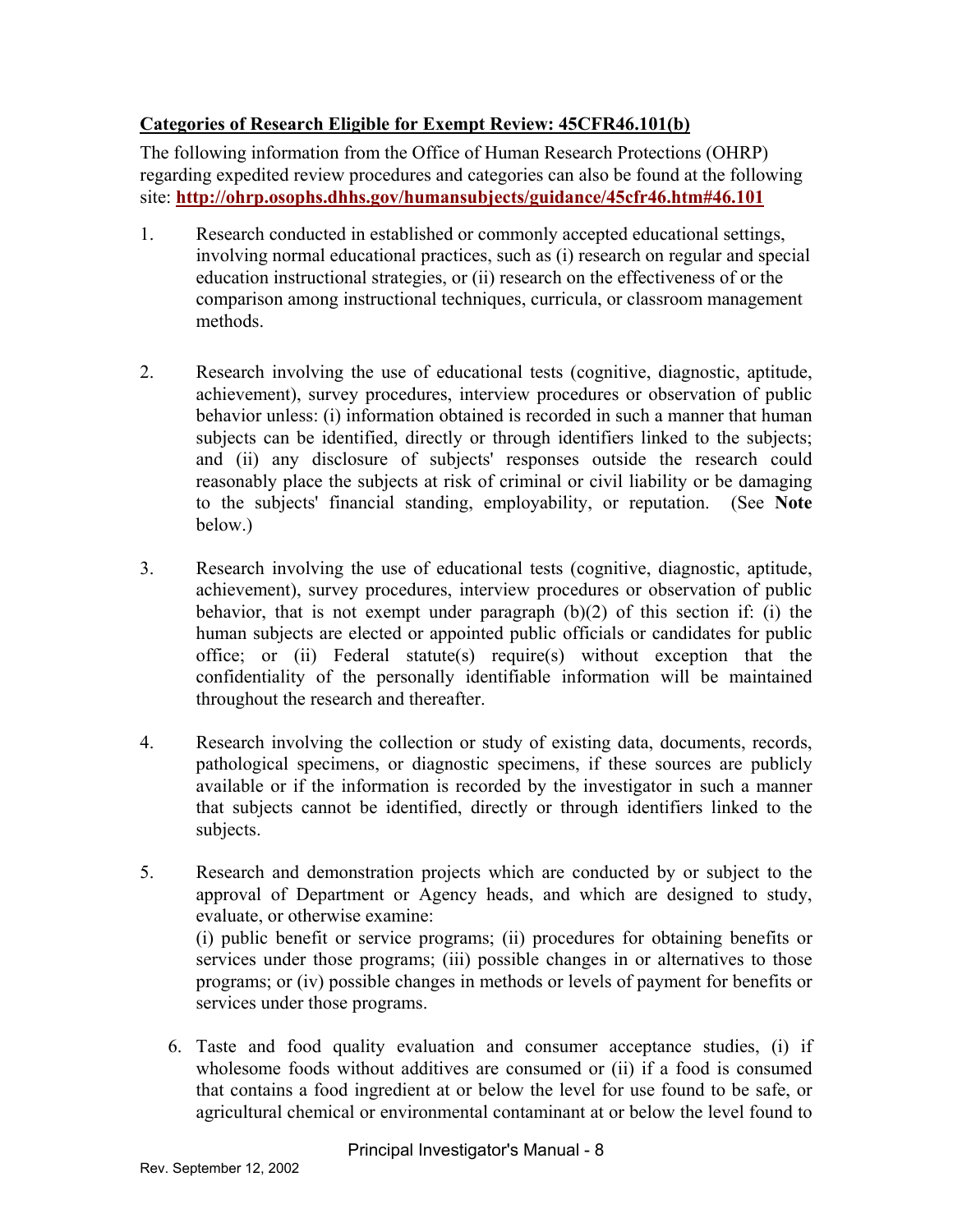be safe by the Food and Drug Administration or approved by the Environmental Protection Agency or the Food Safety and Inspection Service of the United States Department of Agriculture.

Note: The exemption at (2) above, for research involving survey or interview procedures or observation of public behavior, does **not** apply to research with children, except for research involving observations of public behavior when the investigator(s) do not participate in the activities being observed.

## **The remaining exemptions apply to research involving children.**

# **EXPEDITED Review Procedures**<sup>∗</sup>

**The following information from the Office of Human Research Protections (OHRP) regarding expedited review procedures and categories can also be found at the following site:** <http://ohrp.osophs.dhhs.gov/humansubjects/guidance/expedited98.htm>

## *Applicability for Expedited Review:*

(A) Research activities that (1) present no more than minimal risk to human subjects, and (2) involve only procedures listed in one or more of the following categories, may be reviewed by the IRB through the expedited review procedure authorized by 45 CFR 46.110 and 21 CFR 56.110. The activities listed should not be deemed to be of minimal risk simply because they are included on this list. Inclusion on this list merely means that the activity is eligible for review through the expedited review procedure when the specific circumstances of the proposed research involve no more than minimal risk to human subjects.

(B) The categories in this list apply regardless of the age of subjects, except as noted.

minimal (C) The expedited review procedure may not be used where identification of the subjects and/or their responses would reasonably place them at risk of criminal or civil liability or be damaging to the subject's financial standing, employability, insurability, reputation, or be stigmatizing, unless reasonable and appropriate protections will be implemented so that risks related to invasion of privacy and breach of confidentiality are no greater than

(D) The expedited review procedure may not be used for classified research involving human subjects.

(E) IRBs are reminded that the standard requirements for informed consent (or its waiver, alteration, or exception) apply regardless of the type of review--expedited or convened- utilized by the IRB.

 $\overline{a}$ 

of the IRB in accordance with the requirements set forth in 45 CFR 46.110. ∗ An expedited review procedure consists of a review of research involving human subjects by the IRB chairperson or by one or more experienced reviewers designated by the chairperson from among members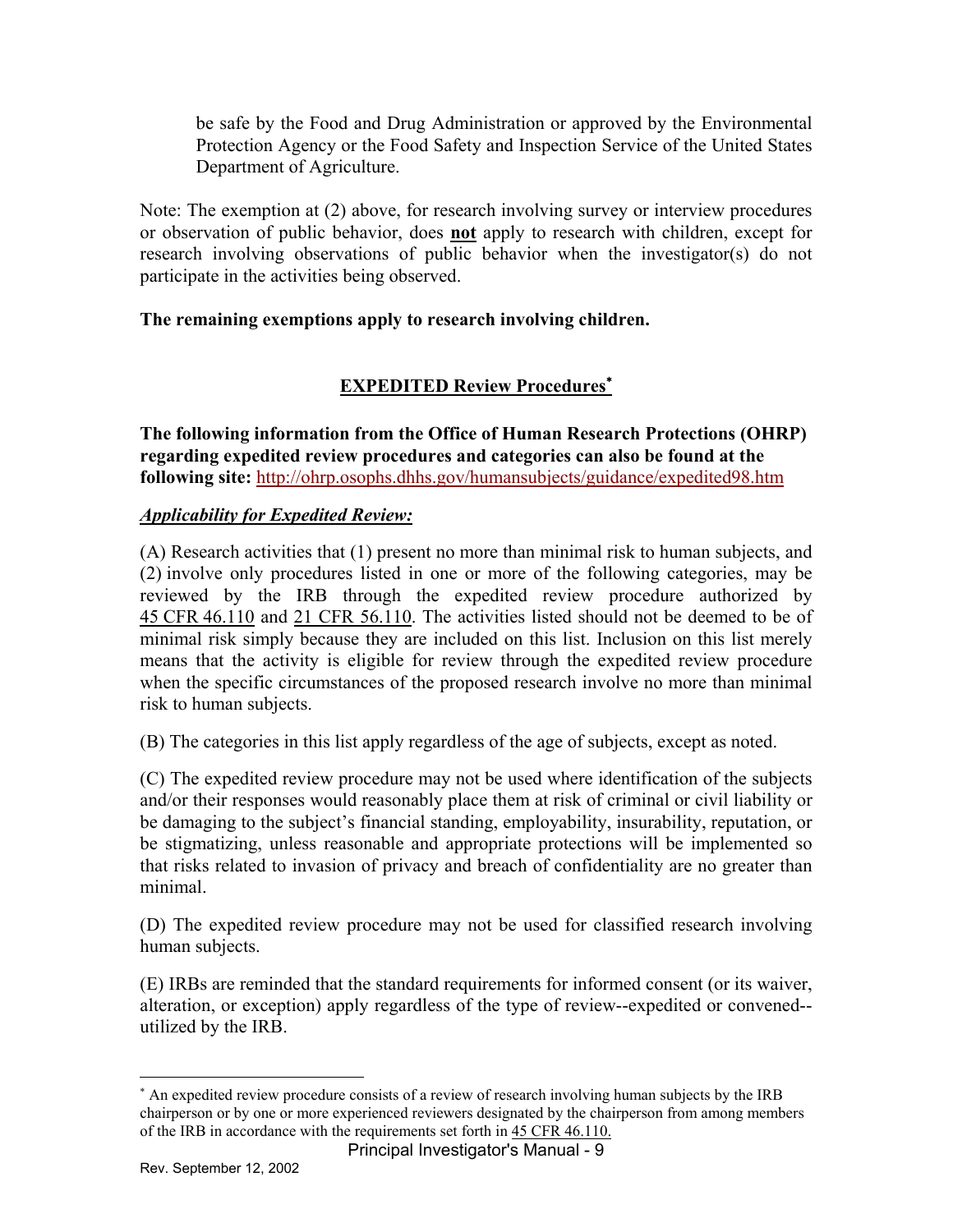(F) Categories one (1) through seven (7) pertain to both initial and continuing IRB review.

## *Research Categories for Expedited Review:*

(1) Clinical studies of drugs and medical devices only when condition (a) or (b) is met.

- (a) Research on drugs for which an investigational new drug application (21 CFR Part 312) is not required. (Note: Research on marketed drugs that significantly increases the risks or decreases the acceptability of the risks associated with the use of the product is not eligible for expedited review.)
- (b) Research on medical devices for which (i) an investigational device exemption application (21 CFR Part 812) is not required; or (ii) the medical device is cleared/approved for marketing and the medical device is being used in accordance with its cleared/approved labeling.

(2) Collection of blood samples by finger stick, heel stick, ear stick, or venipuncture as follows:

- (a) from healthy, nonpregnant adults who weigh at least 110 pounds. For these subjects, the amounts drawn may not exceed 550 ml in an 8 week period and collection may not occur more frequently than 2 times per week; or
- (b) from other adults and children<sup>∗</sup> , considering the age, weight, and health of the subjects, the collection procedure, the amount of blood to be collected, and the frequency with which it will be collected. For these subjects, the amount drawn may not exceed the lesser of 50 ml or 3 ml per kg in an 8 week period and collection may not occur more frequently than 2 times per week.

(3) Prospective collection of biological specimens for research purposes by noninvasive means.

Examples: (a) hair and nail clippings in a nondisfiguring manner; (b) deciduous teeth at time of exfoliation or if routine patient care indicates a need for extraction; (c) permanent teeth if routine patient care indicates a need for extraction; (d) excreta and external secretions (including sweat); (e) uncannulated saliva collected either in an unstimulated fashion or stimulated by chewing gumbase or wax or by applying a dilute citric solution to the tongue; (f) placenta removed at delivery; (g) amniotic fluid obtained at the time of rupture of the membrane prior to or during labor; (h) supra- and subgingival dental plaque and calculus, provided the collection procedure is not more invasive than routine prophylactic scaling of the teeth and the process is accomplished in accordance with accepted prophylactic techniques; (i) mucosal and skin cells collected by buccal scraping or swab, skin swab, or mouth washings; (j) sputum collected after saline mist nebulization.

 $\overline{a}$ 

the research will be conducted."  $45 \text{ CFR } 46.402(a)$ . ∗ Children are defined in the HHS regulations as "persons who have not attained the legal age for consent to treatments or procedures involved in the research, under the applicable law of the jurisdiction in which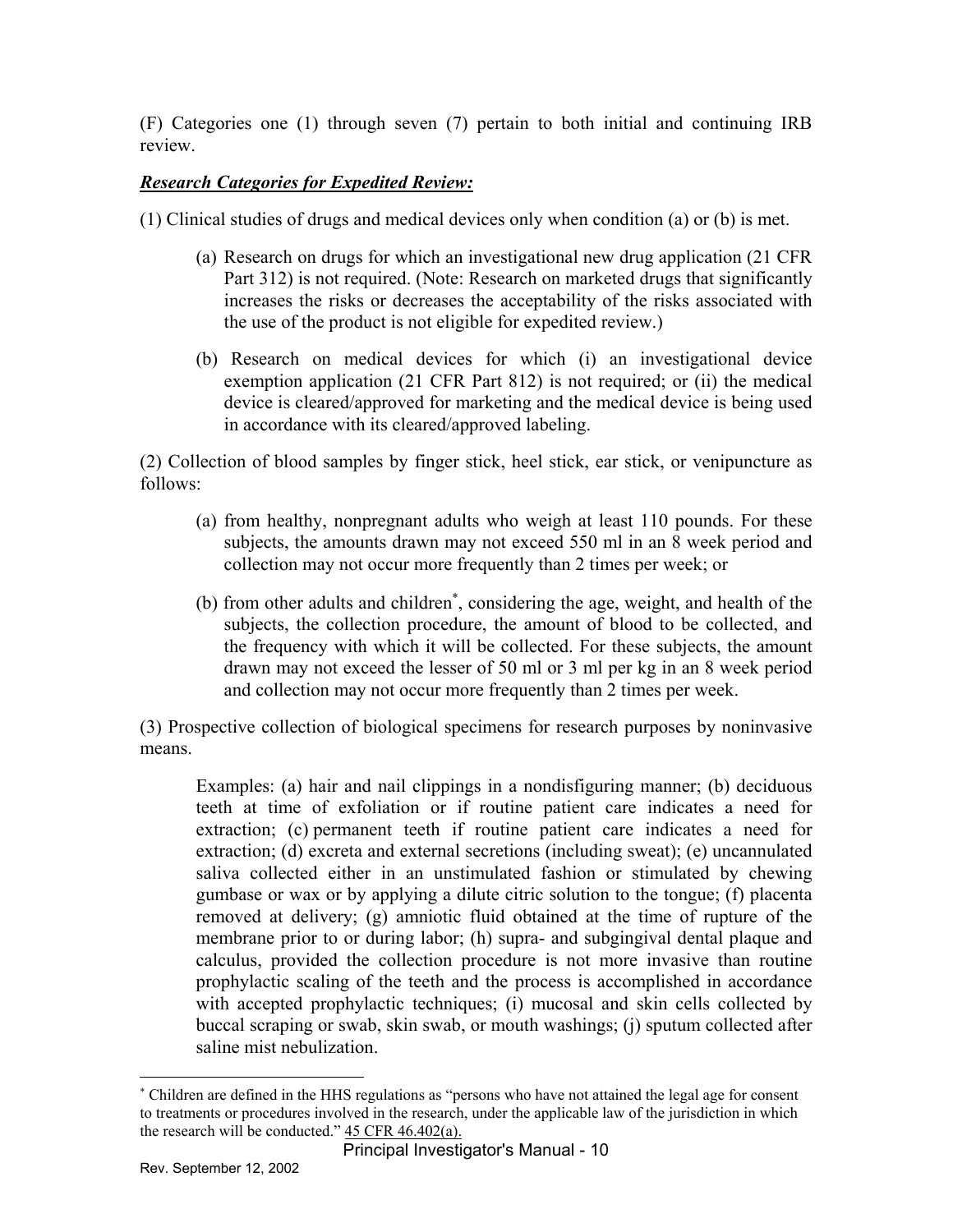(4) Collection of data through noninvasive procedures (not involving general anesthesia or sedation) routinely employed in clinical practice, excluding procedures involving xrays or microwaves. Where medical devices are employed, they must be cleared/approved for marketing. (Studies intended to evaluate the safety and effectiveness of the medical device are not generally eligible for expedited review, including studies of cleared medical devices for new indications.)

Examples: (a) physical sensors that are applied either to the surface of the body or at a distance and do not involve input of significant amounts of energy into the subject or an invasion of the subject's privacy; (b) weighing or testing sensory acuity; (c) magnetic resonance imaging; (d) electrocardiography, electroencephalography, thermography, detection of naturally occurring radioactivity, electroretinography, ultrasound, diagnostic infrared imaging, doppler blood flow, and echocardiography; (e) moderate exercise, muscular strength testing, body composition assessment, and flexibility testing where appropriate given the age, weight, and health of the individual.

(5) Research involving materials (data, documents, records, or specimens) that have been collected, or will be collected solely for nonresearch purposes (such as medical treatment or diagnosis). (NOTE: Some research in this category may be exempt from the HHS regulations for the protection of human subjects. 45 CFR 46.101(b)(4). This listing refers only to research that is not exempt.)

(6) Collection of data from voice, video, digital, or image recordings made for research purposes.

(7) Research on individual or group characteristics or behavior (including, but not limited to, research on perception, cognition, motivation, identity, language, communication, cultural beliefs or practices, and social behavior) or research employing survey, interview, oral history, focus group, program evaluation, human factors evaluation, or quality assurance methodologies. (NOTE: Some research in this category may be exempt from the HHS regulations for the protection of human subjects. 45 CFR 46.101(b)(2) and (b)(3). This listing refers only to research that is not exempt.)

(8) Continuing review of research previously approved by the convened IRB as follows:

(a) where (i) the research is permanently closed to the enrollment of new subjects; (ii) all subjects have completed all research-related interventions; and (iii) the research remains active only for long-term follow-up of subjects; or

(b) where no subjects have been enrolled and no additional risks have been identified; or

(c) where the remaining research activities are limited to data analysis.

(9) Continuing review of research, not conducted under an investigational new drug application or investigational device exemption, where categories two (2) through eight (8) do not apply but the IRB has determined and documented at a convened meeting that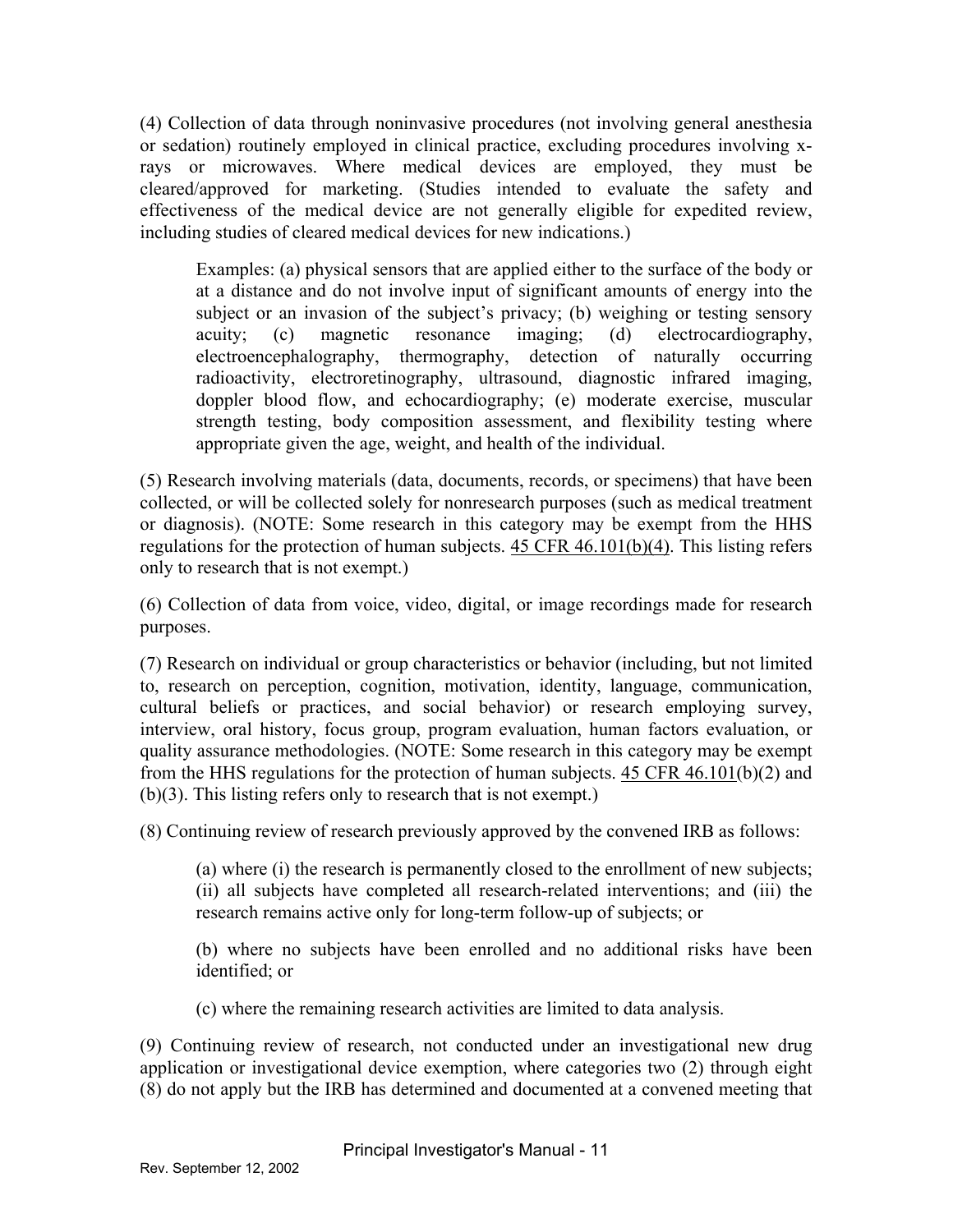the research involves no greater than minimal risk and no additional risks have been identified.

## **FULL Review Procedures**

Research that involves more than minimal risk, or is not covered by the categories listed previously, requires full review. Reports of research approved under expedited or exempt procedures are made at each regular IRB meeting.

# **HAVE QUESTIONS ABOUT WHICH TYPE OF REVIEW TO SELECT?**

A **complete application** is necessary for all categories of research proposals. According to Federal Regulations, if the IRB member(s) assigned for expedited review have questions about the appropriateness of expedited review or concerns about the nature of human subjects participation, the proposal is reviewed by the full IRB at its next meeting.

The IRB Office can provide advice and assistance to help investigators determine if projects are exempt.

## **PAGES 4 & 5:**

# **4, 1:** *PURPOSE AND DESIGN OF RESEARCH*

The description of your research should be in language that can be understood by nonexperts in your field and should be in detail sufficient for the IRB to make a judgement about the adequacy of the human subjects protections proposed. Such protections are the only concern of the IRB; judgement about a particular project's validity or feasibility lies within its jurisdiction to the extent that it relates to human subjects protection. Research methodology appraisal is within the IRB's purview if it determines the need relative to fulfillment of its mission.

## **4, 2:** *SELECTION AND RECRUITMENT OF SUBJECTS FOR PARTICIPATION IN RESEARCH*

When selecting subjects for research, it is important to consider carefully the category of subjects being chosen. Federal guidelines require a scientific justification if women and/or minorities are to be excluded from a subject population. In addition, vulnerable populations, e.g., prisoners, pregnant women, institutionalized individuals, or children, are to be studied only under certain conditions, and only if the study could not be undertaken without them.

When recruiting subjects for research, it is important to follow procedures that will ensure that subject participation is truly voluntary and that no procedures that could be construed as even minimally coercive have been employed. The preferred method of recruitment is to disseminate information about the research study to potential subjects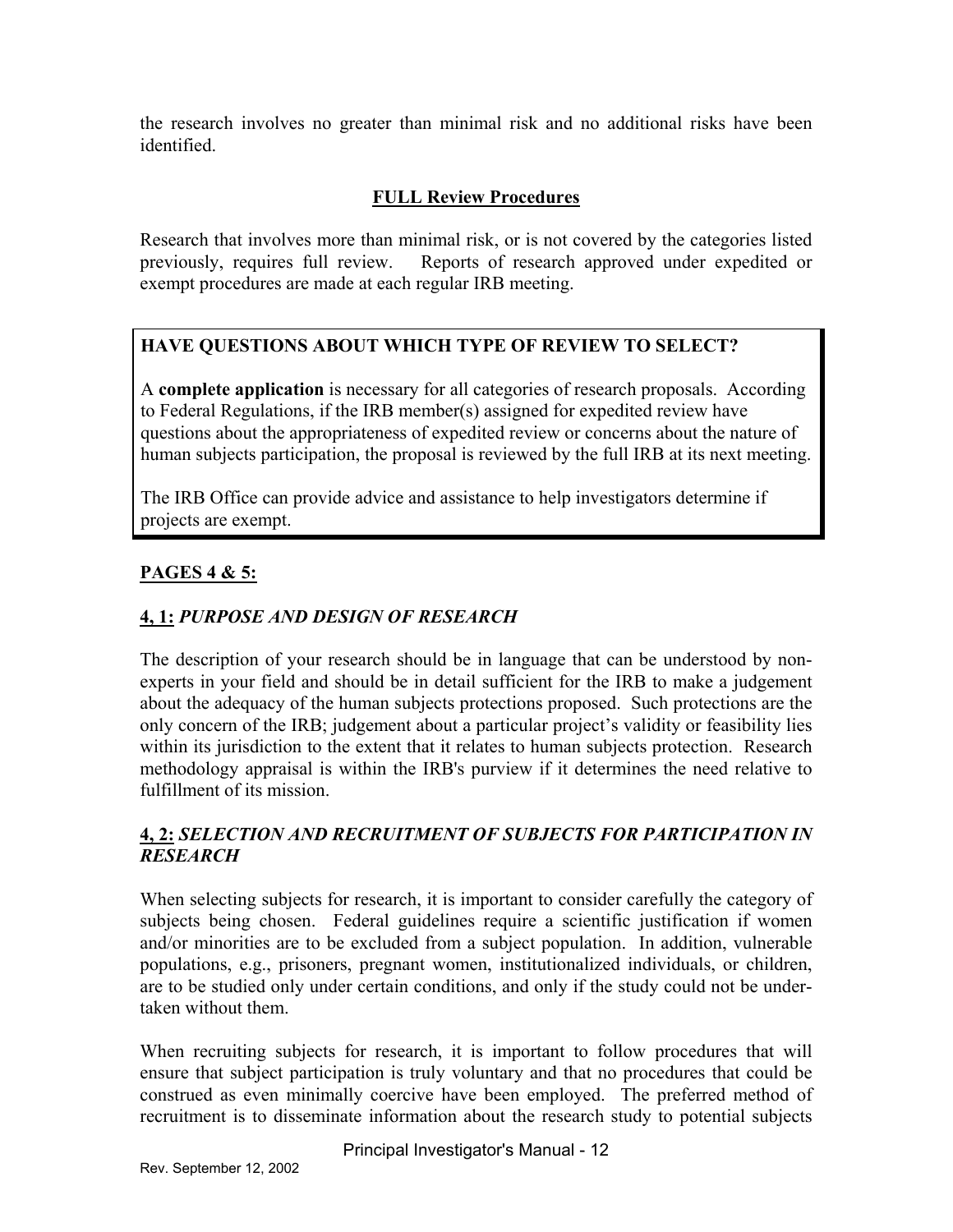and to instruct them to contact the investigator if they are interested in participating. In the interest of respecting individuals' rights to privacy and confidentiality, recruitment procedures should involve having interested subjects identify themselves to the investigator rather than the investigator obtaining names and addresses from a third party and soliciting participation directly from individuals. Some acceptable and non-intrusive means of recruiting subjects are listed on the following page.

## **4, 2 (cont.):** *ACCEPTABLE MEANS FOR THE SELECTION AND RECRUITMENT OF SUBJECTS FOR PARTICIPATION IN RESEARCH:*

- Placing an advertisement in a newspaper, journal, or other periodical requesting that interested persons who meet relevant criteria contact the investigator;
- Posting a sign or placing flyers in a public area or, with permission from the appropriate authority, in a private area (such as a university, store, library, health club, etc.) requesting that interested persons who meet relevant criteria contact the investigator;
- Obtaining names from public records, such as telephone directories;
- Obtaining names from organization membership or client records to which the investigator has legal access and for which s/he has obtained permission from the appropriate authority.

**Researchers should avoid using their own patients or students as subjects due to the nature of the existing relationship and the unavoidable potential coercion**. When recruiting subjects from hospitals, private medical or psychotherapy practices, schools, religious groups or businesses, steps should be taken to ensure that potential subjects do not feel obligated to participate because they wish to please an authority figure who they believe wants or expects them to participate. Every effort should be made to use recruitment procedures that do not involve the referring doctor, teacher, therapist, cleric, etc., knowing which individuals eventually participated in the study. To fulfill this objective, subjects should be recruited in these circumstances with minimum direct involvement of the referral source. Whenever possible, the investigator should request that the referral person simply inform clients of the study and instruct them to contact the investigator if they would like to participate. Names and addresses of potential subjects should never be directly requested from referral sources unless permission has been given by these individuals to release their names.

In a hospital-based study, particularly when there may be medical or emotional contraindications to participation, it is necessary to obtain approval from patients' physicians prior to their participation. Thus, in addition to selecting patients who meet specific criteria to be eligible to participate, the referring physician or other health care professional should also select patients on the basis of who is deemed to be both competent to give informed consent and capable of carrying out the required tasks without jeopardizing his/her health and safety.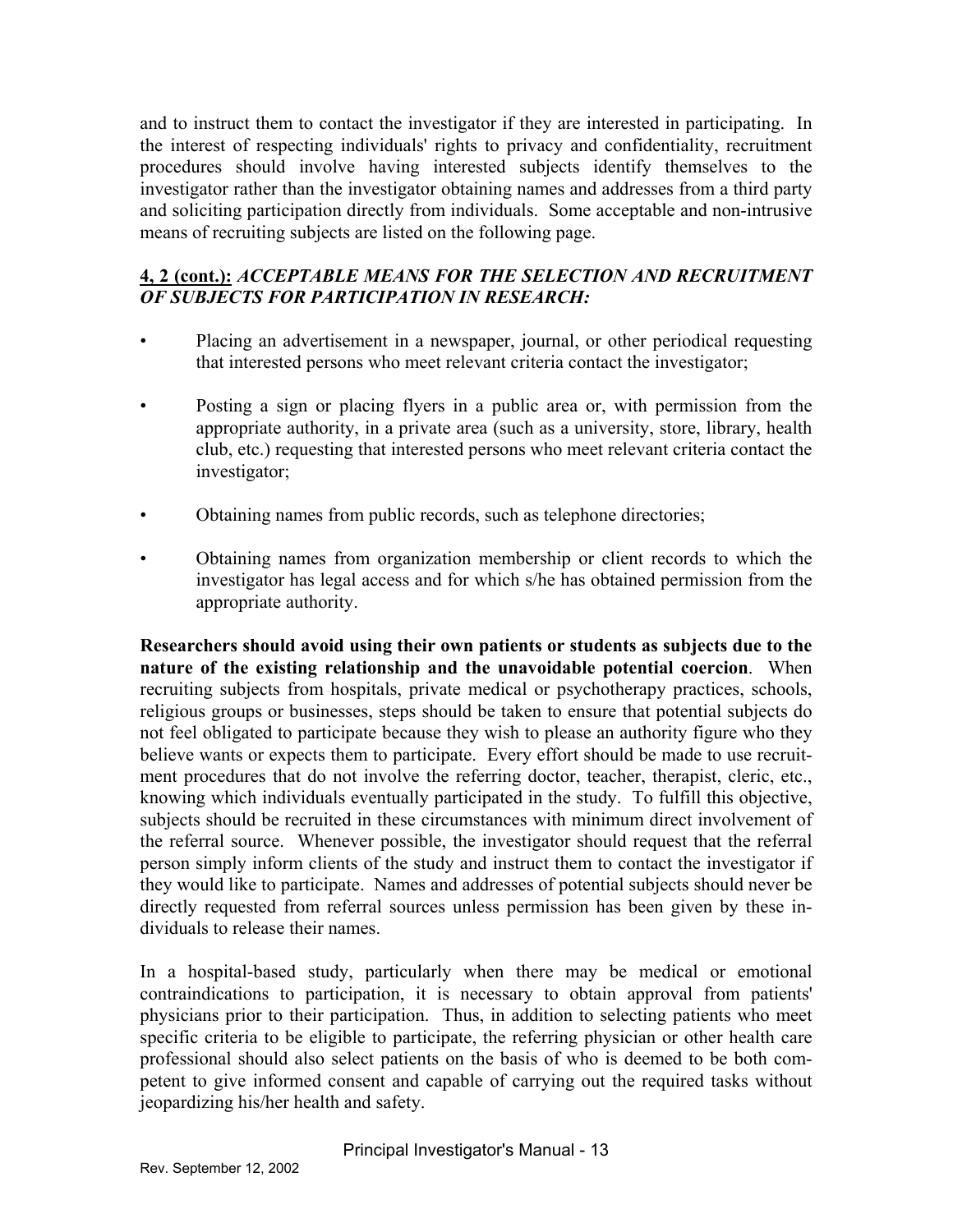In certain cases, a subject's right to privacy may be superseded by a desire to minimize coercion. In a corporate setting, for example, a researcher who personally has access to a personnel roster may be justified in approaching subjects directly if it means that the employer is thereby disassociated from the recruitment process and will not have access even to a list of potential subjects. A discussion of the merits of direct recruitment should be included in the Application for Approval to Use Human Subjects in Research. Steps for protecting the confidentiality of the data to be obtained and the anonymity of the subjects are of paramount concern when employees are being asked to participate at their place of business.

## **4, 2 (cont.):** *SELECTION AND RECRUITMENT OF SUBJECTS FOR PARTICIPATION IN RESEARCH:*

In summary, names of potential subjects are not to be obtained from hospitals or private practices unless the referral agent has obtained permission from each individual to release the name. Whenever possible, potential subjects should be informed of research indirectly and instructed to contact the investigator if they are interested in participating. To reach specific populations independent of a third party referral source, information can be disseminated in written form in periodicals, by posting a sign in a convenient place or arranging to have flyers distributed to eligible individuals. A description of a research study may also be presented verbally to groups or individuals, preferably by someone whose position or relationship to potential subjects will not create pressure, or perceived pressure, for individuals to comply.

#### **Access to Educational and/or Student Records**

Investigators who require access to educational and/or demographic records must negotiate with those institutions for access to that information. The IRB will not approve any application unless access to that information already has been granted by the appropriate institution. If the outside institution requires IRB approval, the IRB may approve the application contingent upon the outside institution's approval. Agreement to provide information by outside institutions does not obligate the IRB to approve the project.

The IRB expects the same standards of confidentiality and anonymity to be exercised with information obtained from other institutions as is required for information obtained from the City University of New York.

#### **Use of Students Enrolled in a Course**

The IRB is required to ensure that a subject's participation in research is voluntary. Thus, practices such as: i) recruiting subjects from a course in which the investigator is also instructor; and/or ii) offering extra credit and/or inducements which affect the course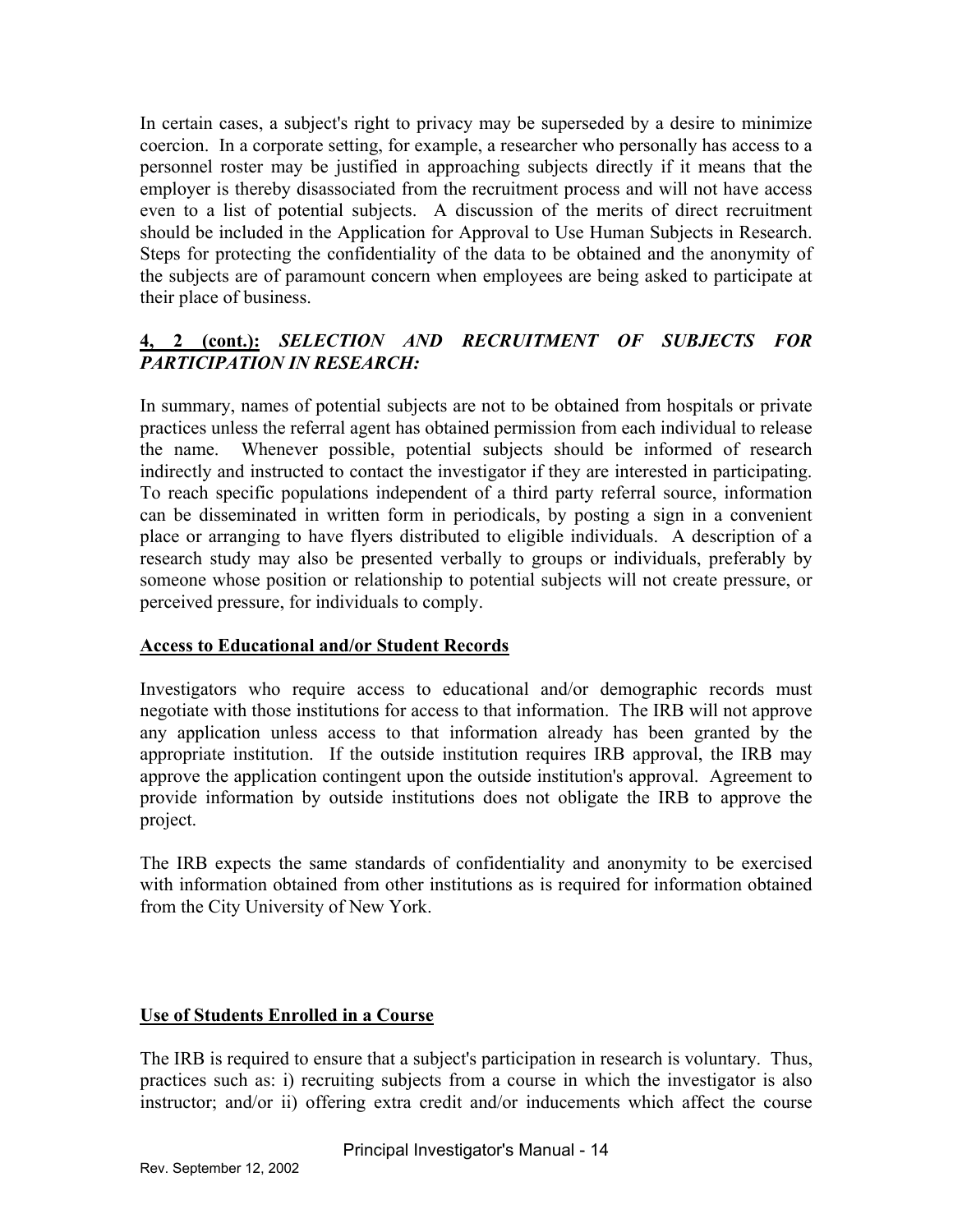grade unless comparable opportunities are offered to non-participants, are usually not approved by the IRB.

## **4, 3: PROCEDURES TO BE FOLLOWED**

If for any reason your project involves experimental or non-standard means of collecting data where standard procedures exist, a justification for the use of the non-standard procedures should be included here.

## **4, 4: TYPES AND LEVELS OF RISK**

In general, the higher the risk involved in the project, the more detailed the explanation, precautions, and informed consent must be. The nature and type of informed consent is determined by the level of risk. Accordingly, the following broad guidelines for degrees of risk may be of assistance in making a necessary determination.

**High Risk**: Activities involving medical or behavioral science projects that may induce a potentially harmful altered physical or mental state or condition are forms of personal invasion and, as such, are considered to be in a "high risk" category. (Examples include biopsy procedures; the administration of drugs or radiation; the use of indwelling catheters or electrodes; the requirement of strenuous physical exercise; hypnotism; and subjection to deceit, public embarrassment and humiliation.) In these cases there must be especially careful documentation to show that the benefits outweigh the risks.

**Intermediate Risk**: Activities involving a wide range of medical, social, and behavioral projects in which there is no immediate physical risk to the subject are considered to be in an "intermediate risk" category. (Examples include personality inventories; interviews; questionnaires; the dissemination of any data or information concerning an identified individual; information gathering activities conducted in classrooms or elsewhere; individual or group therapy sessions; or the use of photographs, taped records, and stored data.) Since some of these types of procedures may involve varying degrees of dignity through the imposition of demeaning or dehumanizing conditions, prior written informed consent is also required. However, since this type of activity does not involve physical invasion but is where voluntary consent on the part of the subject is desirable, a more simplified consent is acceptable.

**Low Risk**: Certain activities are classified as "low risk" and may not require a written informed consent. (An example is the use of completely anonymous questionnaires.) If a written informed consent is deemed unnecessary or undesirable in a particular instance, there follows an additional responsibility to establish that:

- 1) the risk to the subject is minimal;
- 2) obtaining a consent would invalidate objectives of considerable immediate importance; and/or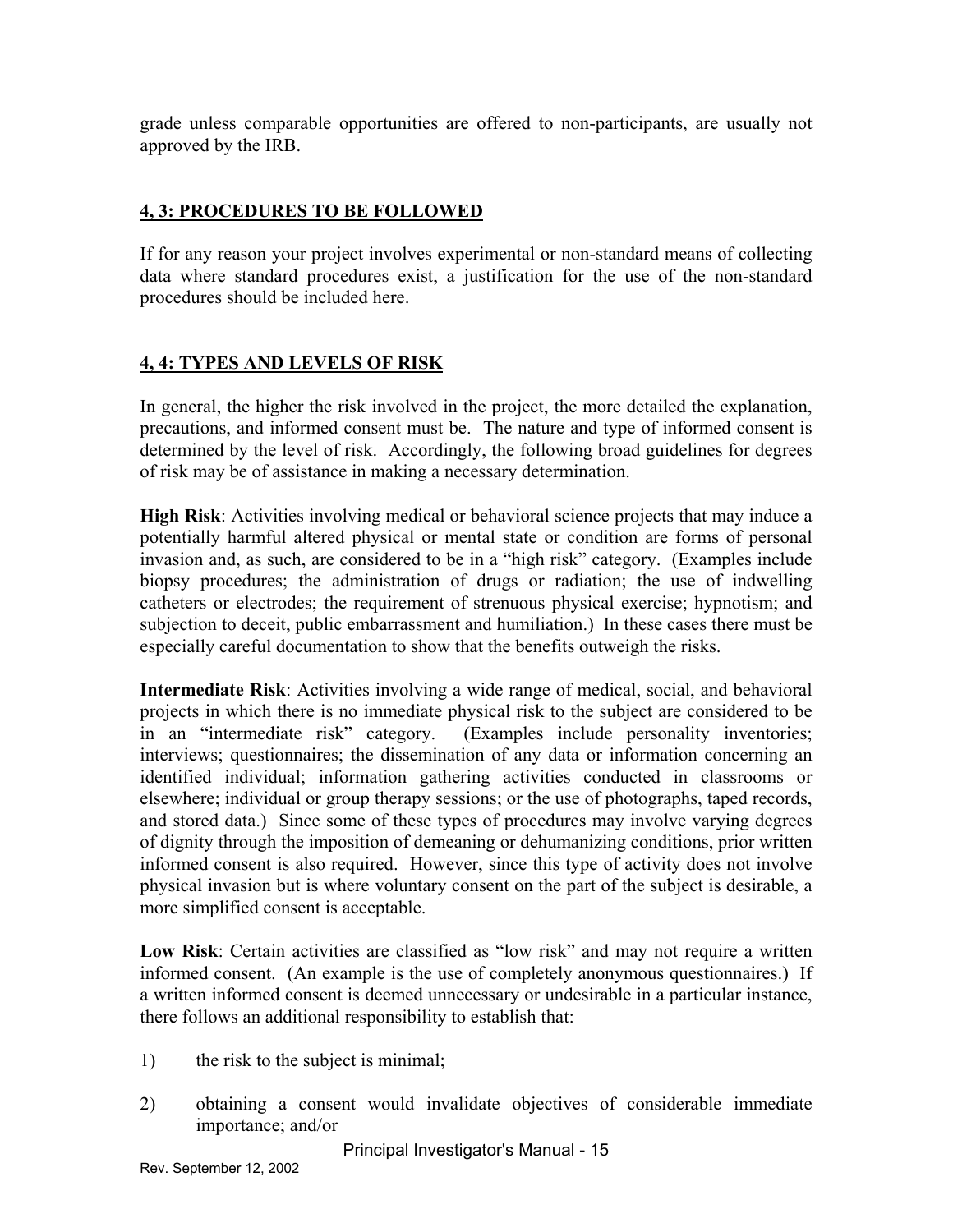3) any reasonable alternative means for attaining the objectives have been thoroughly explored and would be less advantageous to the subject.

Low risk involves situations in which there is no conceivable physical or mental discomfort, and the measurements made on subjects can be considered to be reasonably unobtrusive. In these situations written informed consent may be waived.

#### **4, 5: CONFIDENTIALITY AND ANONYMITY**

If a Federal Certificate of Confidentiality has been obtained or is being sought, this should be noted here and a copy provided if it is available.

#### **4, 6: DEBRIEFING PROCEDURES/REVELATION OF POTENTIALLY TROUBLESOME SITUATIONS**

If individuals possessing any special skills or training are to be present during procedures, this should be noted here. Where possible, investigators should provide the IRB with a list of agencies, hospitals, professionals, etc., to whom they may refer subjects who reveal a need for such assistance.

## **5, 7: INFORMED CONSENT**

The description of the informed consent process and the informed consent form are one of the most important portions of the APPLICATION FOR APPROVAL TO USE HUMAN SUBJECTS IN RESEARCH. The form must give a clear and concise explanation of the research to be conducted and the procedures to be employed. The form must be written in language appropriate for the targeted subject population (e.g., English and Spanish versions should be written for a multi-cultural study).

An informed consent document ideally should be one or two pages in length. The form should be written in language that is age- and culture-appropriate. The statement should be written clearly enough for the potential participant to understand what involvement in the study entails, so that she or he may make a reasonable, intelligent, and informed decision. The language should be kept simple, and the sentences short. The language of the form should be understandable at the eighth-grade reading level for studies using adult populations. The typeface should be large enough so that even subjects with impaired vision can read it.

It is possible that the research may produce psychological difficulties for a subject; therefore, it may be necessary to make arrangements for those difficulties to be dealt with by a professional. For example, in one study of people with chronic illness, the Investigator provided all subjects with a list of mutual-help organizations in the local area.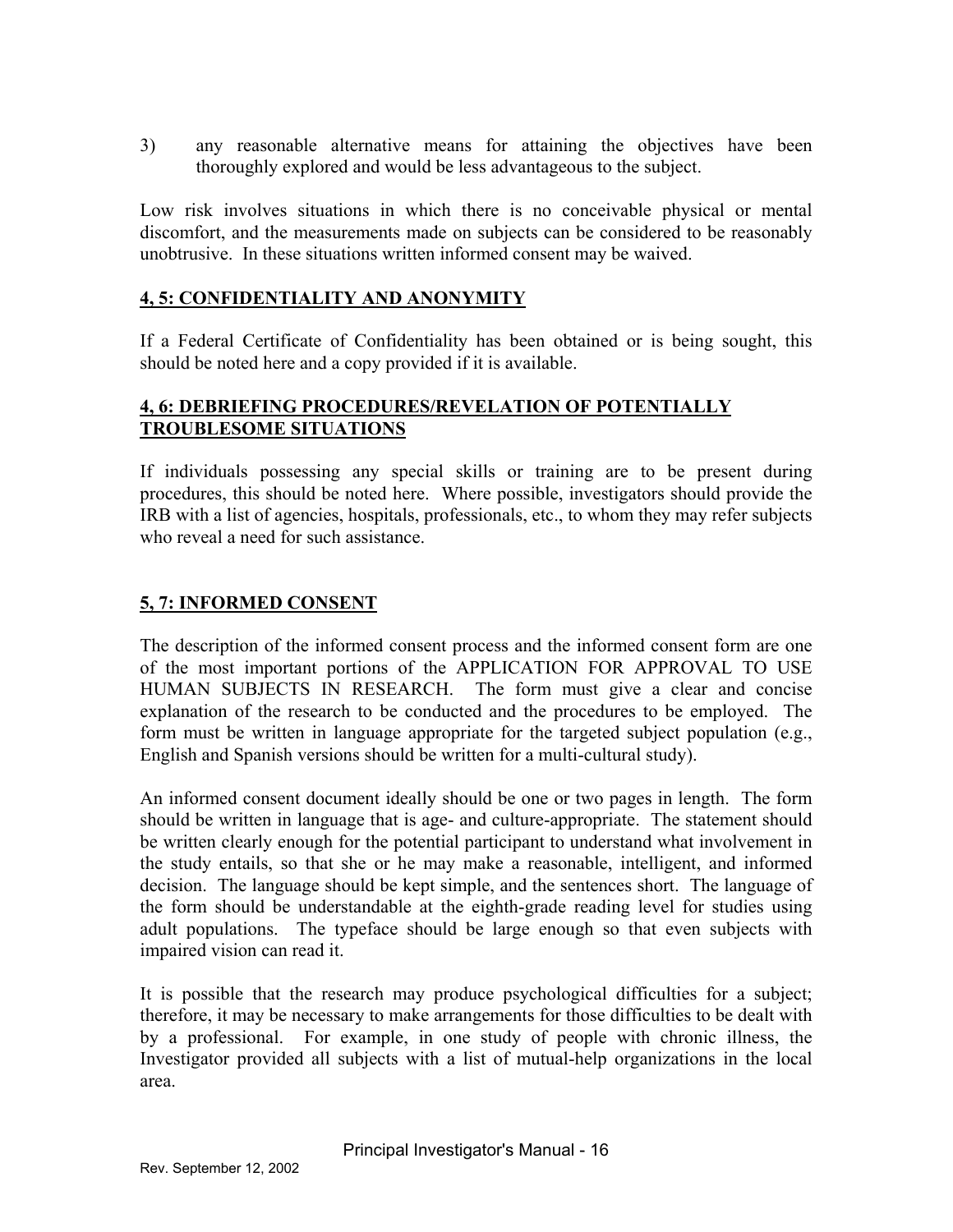After review of the informed consent document, subjects should have a clear understanding of the procedures which will be followed with regard to their participation. The subject should be able to make an informed decision concerning participation, **free of explicit or perceived** coercion. Potential risks and procedures to minimize such risks must be stated in detail in clear, precise language. A statement should be included in which the subject declares himself/herself fully informed and agrees to participate on a purely voluntary basis. Finally, the subject should be given a copy of the consent form, and/or any information sheets that he/she is required to read.

Copies of the completed informed consent forms should be retained by the Principal Investigator for a period of at least three years following termination of the project.

Sample informed consent documents are contained in Appendix II of this Manual. Please note that these samples are meant as guidelines only and should not be used as templates into which the particulars of your project are filled.

A copy of the sample consent form(s) to be used must be included with each APPLICATION FOR APPROVAL and must be approved by the IRB. At the time of approval, the consent form will be stamped with an expiration date, after which time it may not be used. Projects must file a CONTINUING REVIEW FORM, available from the IRB Office or by accessing it online at

[http://www.rfcuny.org/FormsWeb/ResCompliance/continuing.pdf,](http://www.rfcuny.org/FormsWeb/ResCompliance/continuing.pdf) if they will be continuing beyond this date.

#### **Elements of the informed consent form:**

The following elements must be included in the informed consent form:

- A statement that the study involves research, an explanation of the purposes of the research and the expected duration of the subject's participation, a description of the procedures to be followed, and identification of any procedures which are experimental (i.e., in medical research, those procedures which deviate from standard, accepted practice). If the purpose of the research cannot be fully revealed to subjects, describe exactly what subjects will be told, the justification for any deception of subjects, and plans to debrief subjects after their participation in the research.
- The Principal Investigator(s) name(s) and affiliation(s).
- A description of any reasonably foreseeable risks or discomforts (both physical and mental) that could reasonably be anticipated. This includes any potential financial risks or burden which could ensue such as who has responsibility for any costs or expenses which might arise from the study.
- A description of any benefits to the subject or to others which may reasonably be expected from the research. In most research, expected results are tenuous, at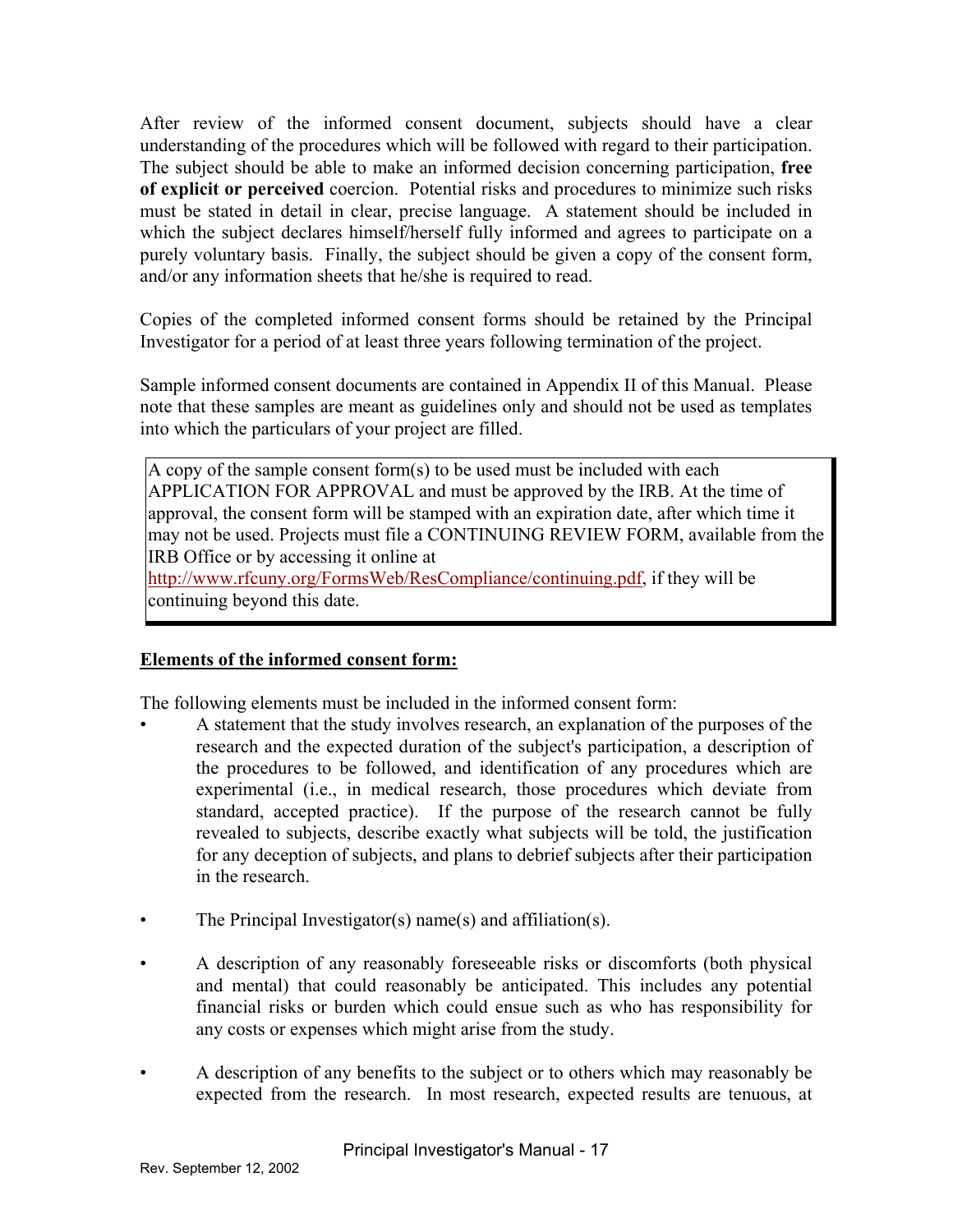best. If no direct benefits due to participation are foreseen, it is appropriate to state this.

- A statement that participation is voluntary, refusal to participate will involve no penalty or loss of benefits to which the subject is otherwise entitled, and the subject may discontinue participation at any time without penalty or loss of benefits to which the subject is otherwise entitled. If the participant has been promised financial compensation, but chooses to withdraw, state that a pro-rated portion of the fee will be paid up to the point of withdrawal.
- A disclosure of appropriate alternative procedures or courses of treatment, if any, that might be advantageous to the subject.
- A statement describing how anonymity and confidentiality will be maintained.
- A statement describing the extent, if any, to which confidentiality of records identifying the subject will be maintained which should include how records will be kept confidential, (e.g., locked cabinet, erasing of tapes, etc.). If audiotaping is to occur, indicate who will hear the tapes, where they will be stored, and how and when they will be disposed. If videotaping is to occur, indicate to whom the tapes are to be shown and where they will be stored.
- The informed consent form must have a line for the subject's and researcher's signatures, and the date of consent. If the participation must be anonymous and the form is to be signed with an X, then the signature of a witness must also be obtained. The Investigator should retain a copy of the signed consent form and provide a copy to the subject.
- An explanation of whom to contact for answers to pertinent questions about the research and research subject's rights, and whom to contact in the event of research-related injury to the subject. The informed consent form should include a phrase such as:

If you have any questions regarding this research, you can call Professor at (area) TELEPHONE. If you have any questions concerning your rights as a participant in this study, you can call the CAMPUS IRB Office at  $\qquad \qquad$ 

## **A Note on Language Style:**

The language used in the consent form must be appropriate to the subject's level of education and understanding. Exculpatory language through which the subject is made to waive his/her legal rights or releases or appears to release the institution from liability for negligence may not be included. When applicable, a consent form should be translated into the subjects' first language.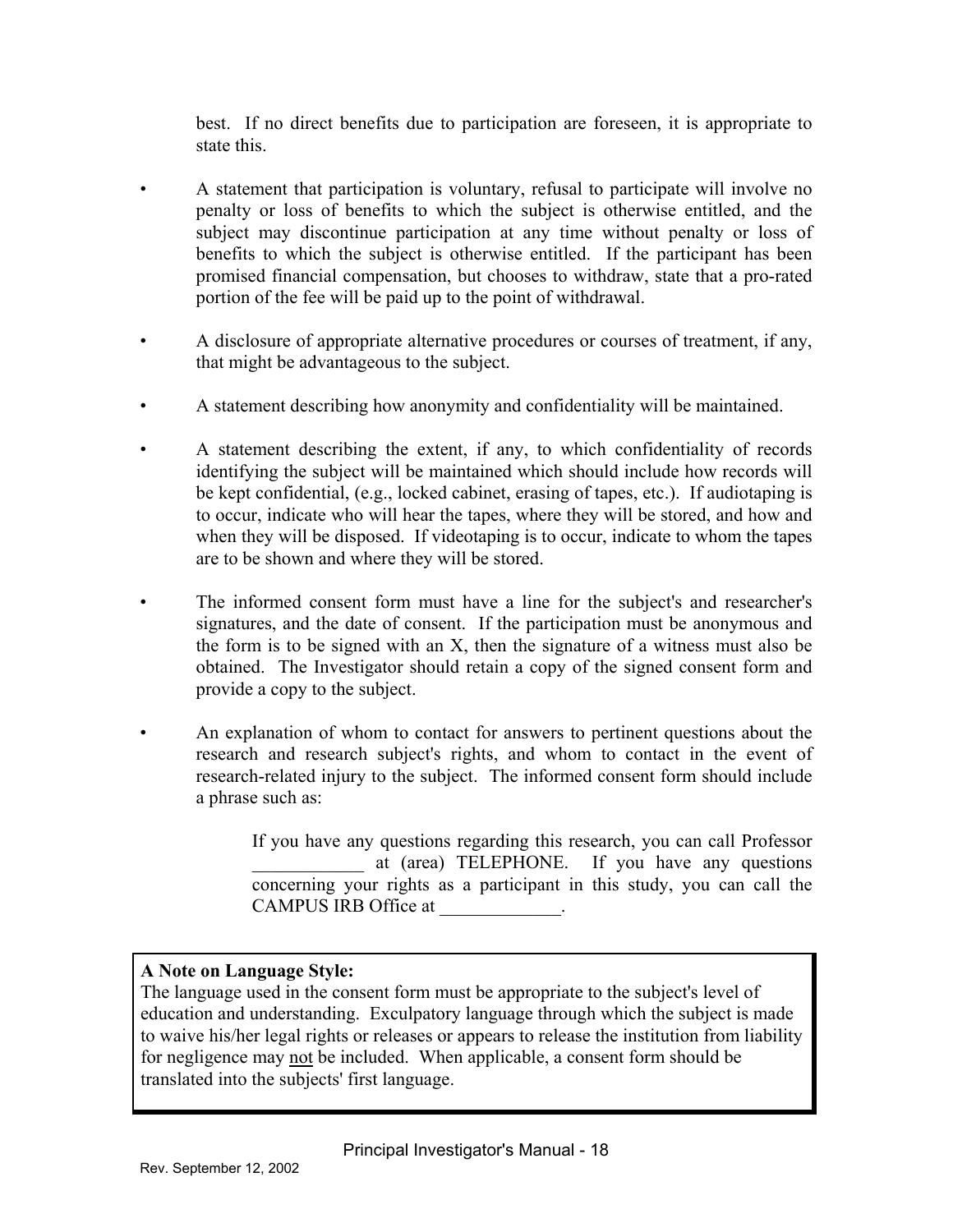The consent form, and any materials used to recruit subjects should be submitted to the IRB at the time application for human subjects approval is made. If these materials are written in a foreign language, both the forms to be used and their English translations are to be submitted.

### **Informed Consent With Minors As Subjects**

Children under age 18 are considered legally incompetent to give informed consent. As human subjects, children are especially vulnerable. The following definitions are important for research with minors: (a) "Children" are persons who have not attained the legal age for consent to treatments or procedures involved in the research, under the applicable law of the jurisdiction in which the research will be conducted, (b) "Assent" means a child's affirmative agreement to participate in research. Mere failure to object should not, absent affirmative agreement, be construed as assent, (c) "Permission" means the agreement of parent(s) or guardian to the participation of their child or ward in research, (d) "Parent" means a child's biological or adoptive parent, (e) "Guardian" means an individual who is authorized under applicable State or local law to consent on behalf of a child to general medical care.

The IRB has decided that written assent should be obtained from children aged 12 and older; verbal assent should be obtained from children under 12 years of age. Assent from a child should be requested only after the child's parents or guardians have agreed that the child may participate. In most cases, the signature of one parent or guardian is sufficient. However, in studies involving greater than minimal risk, signatures from both parents or guardians may be required.

Information provided during the procedure to obtain consent or assent from children should be presented in a form understandable by the children selected for the study. We encourage researchers to consider alternatives to the conventional consent form used with adults. Appropriate alternatives include: a checklist, pictures, role playing and audiovisual methods (slides, videos, cassettes). The basic information about procedures, purpose, selection, risks, benefits and willingness of the researcher to answer questions should be provided to children serving as research subjects.

## **Oral Consent**

In certain cases, the Principal Investigator may determine that oral consent is more appropriate and more adequately safeguards the subject. The oral consent form shall consist of a written consent document presented orally to the subjects (or his/her legally authorized representative). The IRB shall approve the written text of what is said to the subject or representatives. A copy of the information that is read to the subject should be given to the subject or the representative to keep. There should be a witness to the oral presentation who can attest that the information was given as stated.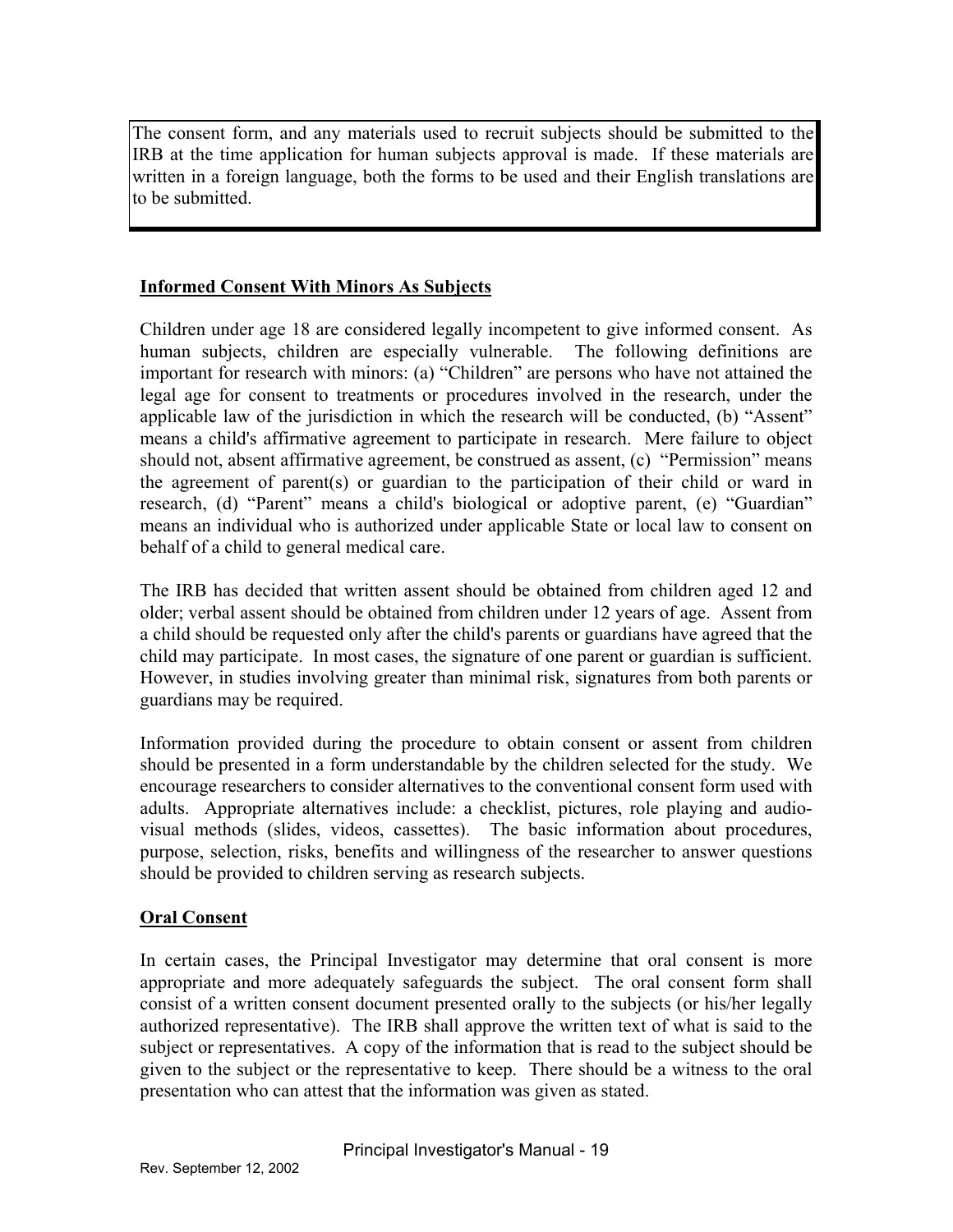## **When it Might be Appropriate to Omit Use of Consent Form**

As a general rule, the IRB believes informed consent should be obtained from all research subjects. However, if the Principal Investigator believes that obtaining a signed consent form would be inappropriate, such a request must be justified according to the following criteria:

- 1. The only record linking the subject and the research would be the consent form and the principal risk would be potential harm resulting from a breach of confidentiality.
- 2. The research presents no more than minimal risk and involves no procedures for which written consent is normally required outside the research context. For example, in a sample survey of volunteers, investigators would describe the nature of the interview to the subjects. Rather than seek written approval, participation here is regarded as de facto consent.
- 3. **Tacit Consent**. When participation entails only the completion of anonymous written questionnaires, consent may be considered to be tacit. Provided that responses can in no way be used to identify subjects, written consent is not necessary. (To ensure that participation is voluntary, the investigator should not be present when subjects are filling out the instruments and subjects must not be required to hand back their responses directly to the investigator.)

When the use of a consent form is waived, the IRB requires the Principal Investigator to provide subjects with a written statement regarding the research.

## **PAGE 6, EXEMPT REVIEW:**

To request an exemption, simply select one of the six categories on page six of the "Application" and respond to the questions on pages 4 and 5. Be sure to provide information on the subject population, the means of subject selection, how anonymity will be assured and what informed consent procedures, if any, will be followed. If your research involves surveys which have already been prepared, append them as well. Failure to provide the IRB with a sufficient justification of your request for an exemption will result in delays in approval. If for any reason the IRB finds it cannot grant your project an exemption, the project will undergo either expedited or full committee review as the Chair sees fit. In such cases, you may expect to be asked to provide additional information.

## **PAGE 7, SIGNATURE AND CERTIFICATION:**

**Signatures:** Student researchers must obtain the signature of their faculty advisor before the IRB will consider their application.

**Reporting Unanticipated Problems and Changes in Protocol**. Any unanticipated problems involving risks to subjects or others participating in a research study or Principal Investigator's Manual - 20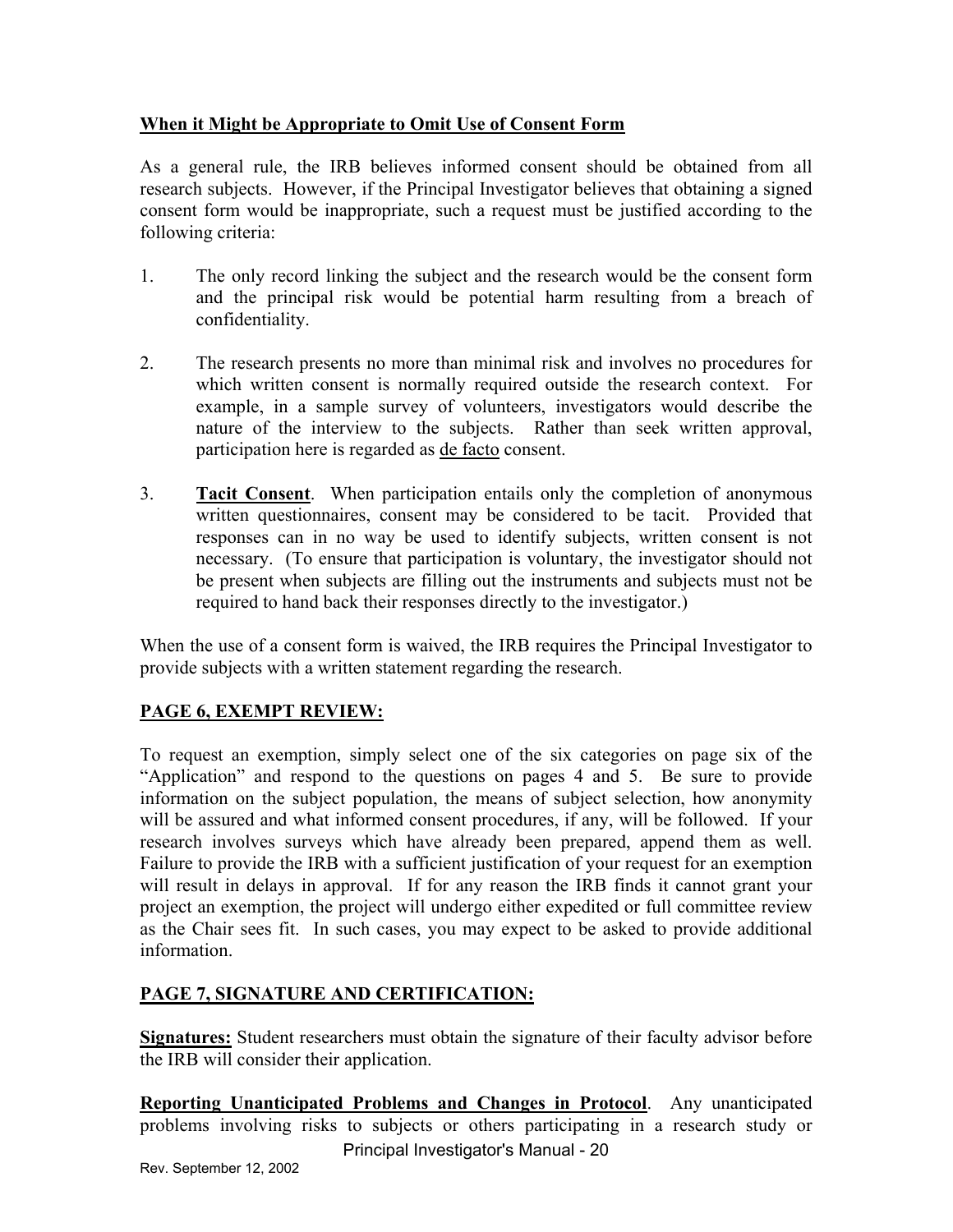proposed changes to a previously approved application must be promptly reported in a written memorandum to the IRB. This includes changes in the (approved) consent form, sample composition, sample recruitment, or study procedures.

**Applicants Seeking External Funding:** Federal regulations require that protocols be "tracked" to grant proposals, although IRB review and grant proposal preparation are independent activities. The IRB Office will fill in the internal reference number.

More general information on the IRB Review Process and on Human Subjects Protections in general is contained in the CUNY *Protection of Human Subjects Information Folder* available at your campus IRB Office. It contains sections of the OHRP's IRB Guidebook, sections of the Code of Federal Regulations which pertain to Human Subjects Protections, and the Belmont Report, a statement of Ethical Principles in the conduct of Human Subjects Research. Each of these can be found respectively at the following websites: [http://ohrp.osophs.dhhs.gov/irb/irb\\_guidebook.htm](http://ohrp.osophs.dhhs.gov/irb/irb_guidebook.htm), <http://ohrp.osophs.dhhs.gov/humansubjects/guidance/45cfr46.htm>and [http://ohrp.osophs.dhhs.gov/humansubjects/guidance/belmont.htm.](http://ohrp.osophs.dhhs.gov/humansubjects/guidance/belmont.htm) The CUNY *Protection of Human Subjects Information Folder* contains suggestions for further reading as well. Your IRB Office also has information on periodicals, on-line and other resources in the area.

*The CUNY Principal Investigator's Manual was adapted from a manual created by the Committee for the Protection of Human Subjects at the Graduate School and University Center. During the Summer and Fall of 1997, a Task Force consisting of IRB Chairs, Grants Officers and Research Foundation staff revised the manual for use throughout the University; further recommendations on content and format were made by the members of the University-wide IRB. Some additional material was adapted from the Principal Investigator's Manual in use at SUNY Albany. We gratefully acknowledge the permission of Dr. Jeffrey Cohen of the Office for Research at SUNY Albany for his permission to use this material.* 

## **FREQUENT OVERSIGHTS IN APPLICATION MATERIALS AND CONSENT FORMS**

1. The language in the consent form must be understandable to the population being addressed (e.g., children). In the event that consent forms may be best understood in another language, that version must be submitted along with an English translation.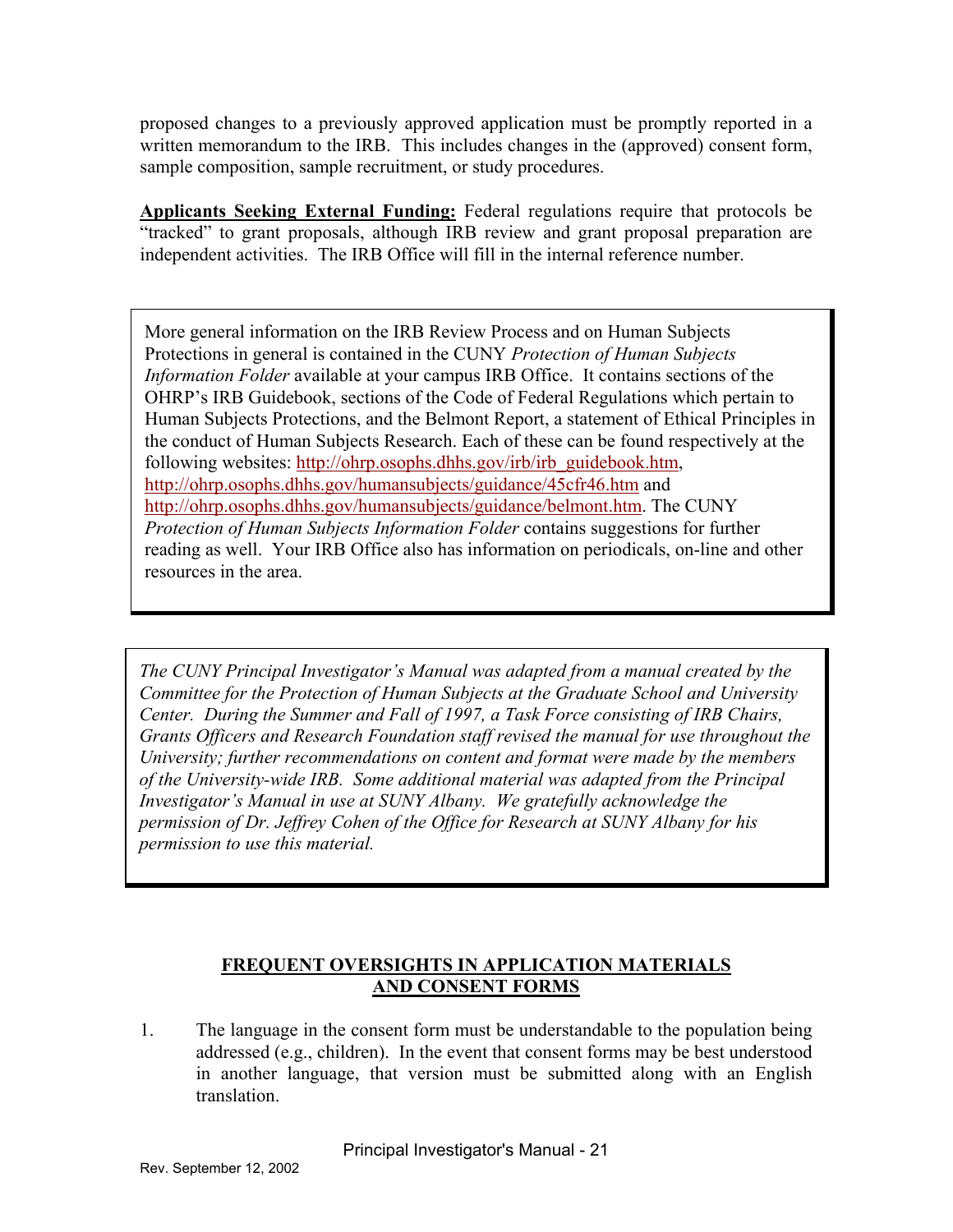- 2. The name and status of the investigator, as well as the University, school and department identifiers should be incorporated into the consent form text. The address and telephone number where the researcher can be reached should questions arise also must be included; where appropriate, the name of and telephone number of a faculty advisor should be included as well.
- 3. When cooperating institutions are involved, a letter of cooperation from an authorized official should be included. If a letter is not available at the time of application, it must be submitted before research may begin.
- 4. Methods for maintaining confidentiality of the data should be described in detail (i.e., coding procedures, who has access to the files, where files are kept, and how anonymity is protected).
- 5. When treatment or services are involved, an affirmation should be included indicating that an individual's decision not to participate will in no way affect the availability of services to which individuals are entitled.
- 6. When students are involved, an affirmation should be included indicating that non-participation will in no way affect academic standing.
- 7. When children are involved, both parental permission and children's consent or assent are required.
- 8. When video or audio-taping is involved, an opportunity to review the completed tape must be given so that subjects may ask that it not be used (either in whole or in part).
- 9. Requests to have proposals classified as exempt must be accompanied by a supporting statement, detailing which category of exemption is being claimed, and why the researcher believes the activity falls into this category. In the case of minors (individuals under 18 who are participants in research), exemptions are limited to the following categories of research:
	- studies that constitute normal educational practices in educational settings;
	- educational tests, where identifiers are not recorded;
	- collection or study of existing data, documents, records, pathological or diagnostic specimens, if these sources are publicly available, or if the information is recorded so that subjects cannot be identified.
	- observation (as opposed to participation) by the principal investigator of public behavior where identifiers are not recorded by the principal investigator and there is neither a risk of harm to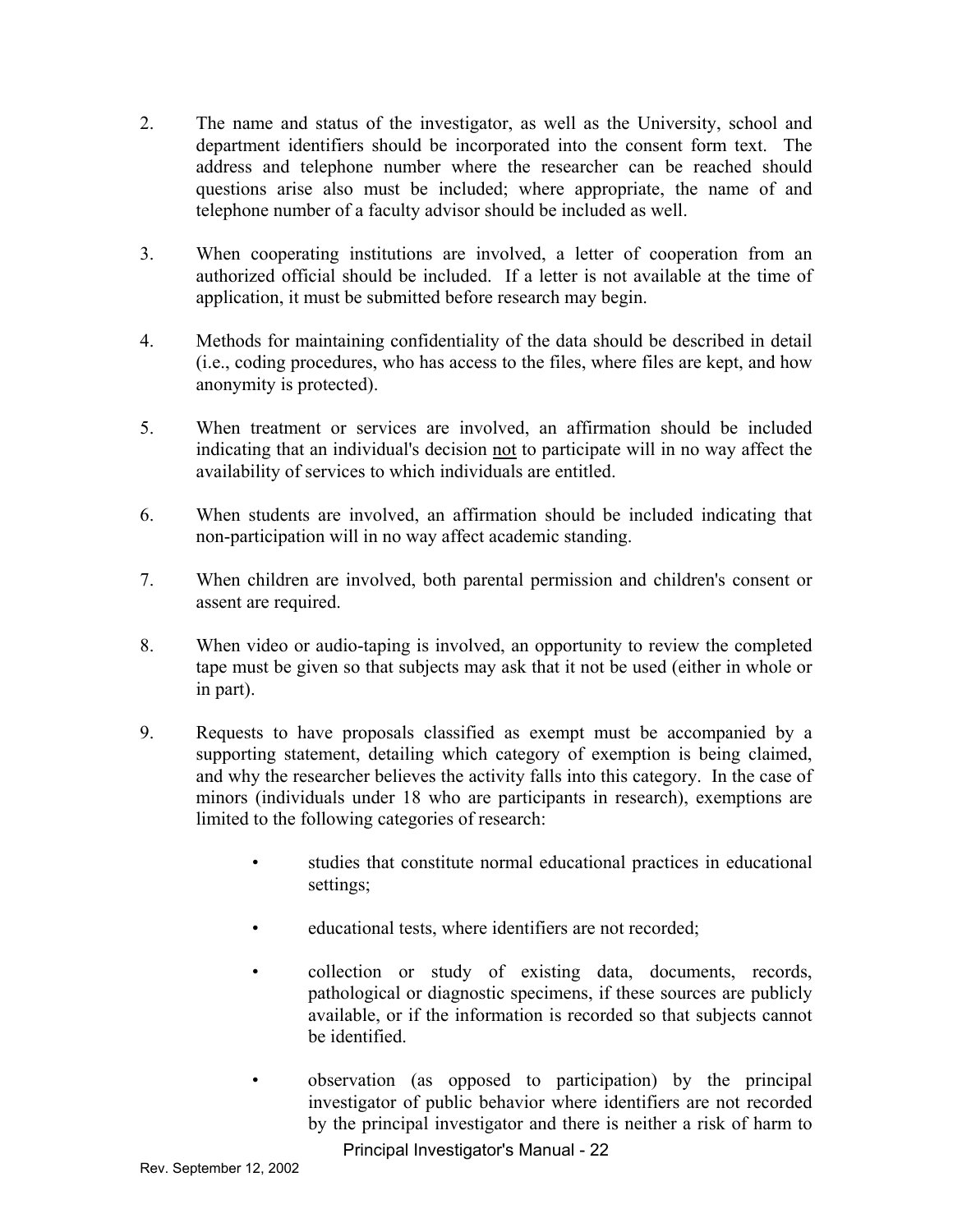subjects nor observation of sensitive aspects of the subjects' own behavior.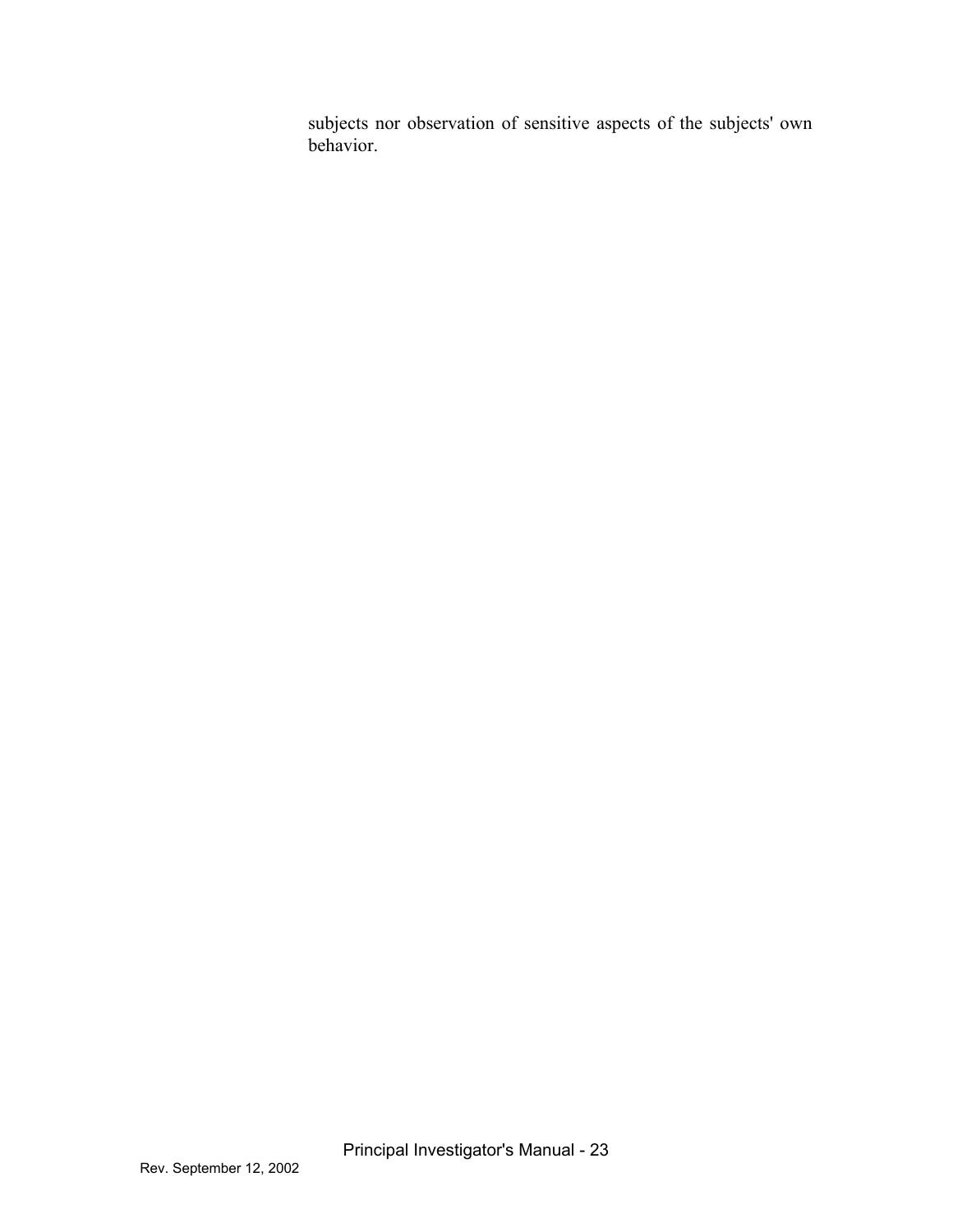## **APPENDIX 1: CLINICAL PSYCHOLOGICAL RESEARCH AND THE USE OF HUMAN SUBJECTS**

Single system designs (i.e., studies of individual cases), where the instruments and technique of interest to the researcher would have been introduced to the patient's treatment at that time anyway and the technique is not experimental, are considered standard practice and therefore not a concern of the IRB on the Protection of Human Subjects.

In all research utilizing data collected in the course of an individual's treatment, the investigator must take proper steps to ensure that subject anonymity and confidentiality are maintained. The utilization of any instrument or therapeutic technique which is not part of standard treatment requires the subject's informed consent from the outset. It is normally not possible to obtain informed consent during ongoing treatment; therefore, any intent of the therapist to use data collected in the course of treatment must be stated prior to commencing that treatment.

Where clinic intake procedures routinely include a request for the patient's permission for data from his/her records to be used in research, no additional consent need be sought by the therapist/investigator. In the event that such a request is not part of the clinic's general procedure and strict oversight at the clinical setting is not possible, the faculty sponsor should be prepared to advise students of appropriate consent procedures.

Case notes may be utilized in publications and dissertations as long as anonymity and confidentiality are maintained. This is part of normal procedures in the field of clinical psychology. There is no experimental situation involved here; thus no specific subject consent or IRB approval is required.

Consent for publication requested from patients (as opposed to the subject consent form for participation in research) is not a concern of the IRB and the IRB does not require that copies of such consent be submitted or that it be apprised of such consent.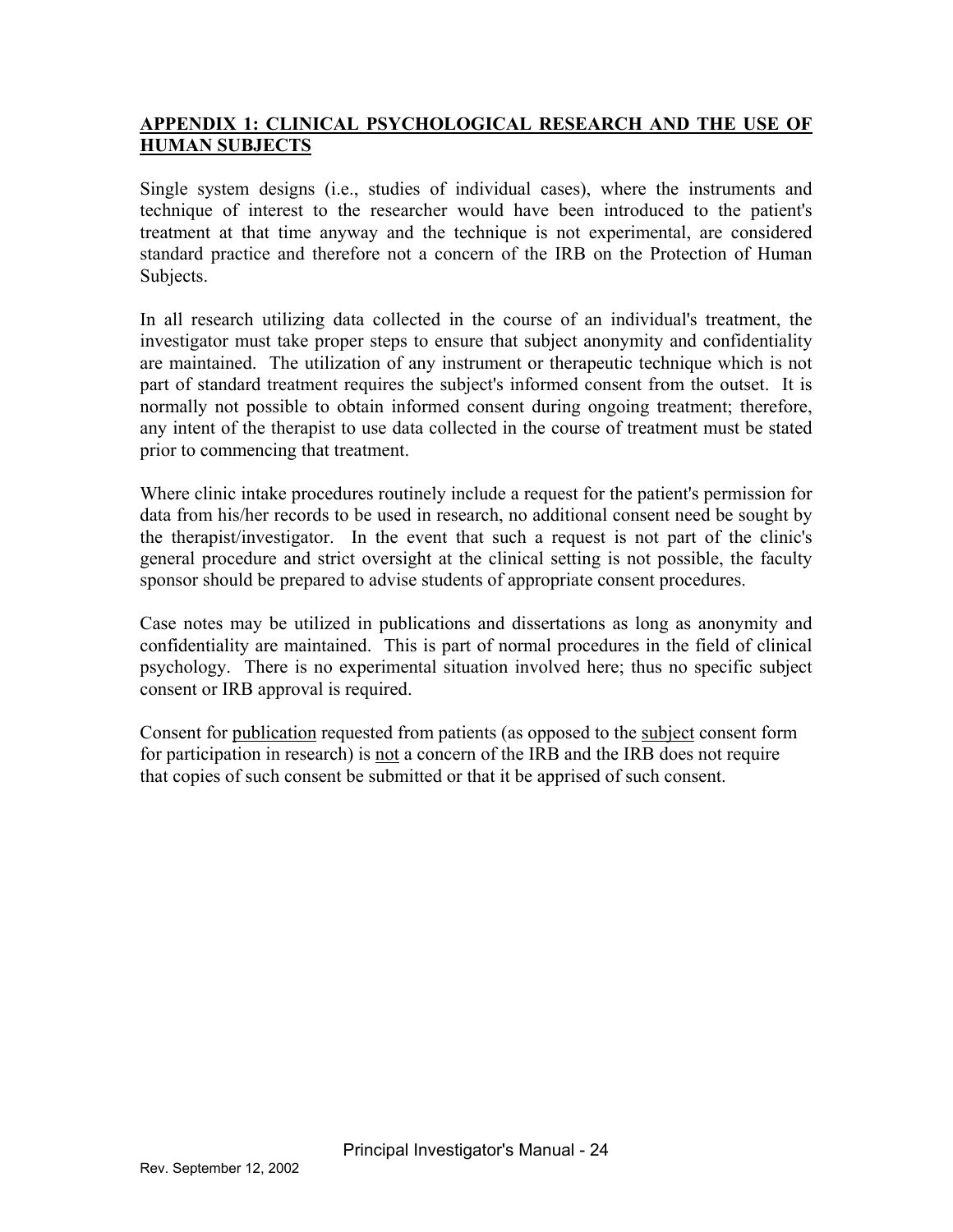#### **APPENDIX II: SAMPLE INFORMED CONSENT DOCUMENTS**

To help researchers draft the forms needed for their research project, the IRB has developed several sample Consent Forms. The forms are for hypothetical research protocols: with greater than minimal, psychological risk; a survey with greater than minimal social risk; an innocuous experiment on normal adults; and a simple questionnaire survey. We suggest you use the sample forms as examples, not requirements.

#### **Sample Consent Form,#1**

*Background*: This consent form is for a study of psychological treatment of a disorder. Thus, the study has greater than minimal psychological risk. The hypothetical research is about a non-drug treatment for high blood pressure. The study has several phases and subjects must be informed about the risks and procedures for all of the phases. It is possible, in a multi-phase study, to break up the consent procedure, but the subjects need to know what the overall study involves before they agree to participate in the first phase.

#### **Blood Pressure Research Study**

#### **We are asking you to take part in a research study on high blood pressure**.

The CUNY Biopsychology Clinic is doing this research to study the psychological treatment of high blood pressure. **The study will consist of several parts**. The first part involves several **physical and psychological tests** to find out more about your high blood pressure. The second part involves the psychological treatment of high blood pressure. In the third part, the follow-up phase, people who participated will be seen every 3 months for up to a year for some short tests. After one year, they will have a complete physical and psychological examination.

**The psychological treatment being studied in this research is called "biofeedback"**. With "biofeedback" people learn to control their blood pressure without drugs by controlling the temperature of their fingertips and feet. **If you do not volunteer to be in this study you could have your high blood pressure treated with drugs or with some other form of therapy**. If you volunteer for this study, you will not receive any medication for your high blood pressure, which is what most people receive as treatment for this condition. So, you could go to a doctor and receive medication or some other form of therapy for your blood pressure if you chose not to participate in this study.

**If you volunteer to take part in the first part of the study, you will receive a thorough psychological and physical examination to learn more about your high blood pressure**. We will **interview** you briefly about your medical history and your state of mind, give you several **psychological tests** to learn more about your personality and state of mind, and give you a physical examination to learn more about your condition. **We will draw one tube of blood three different times and ask you for two urine**  samples. If you volunteer to take part, a skilled lab tech will draw one tube of blood (about two teaspoonfuls). We will draw the blood during the examination, at one month,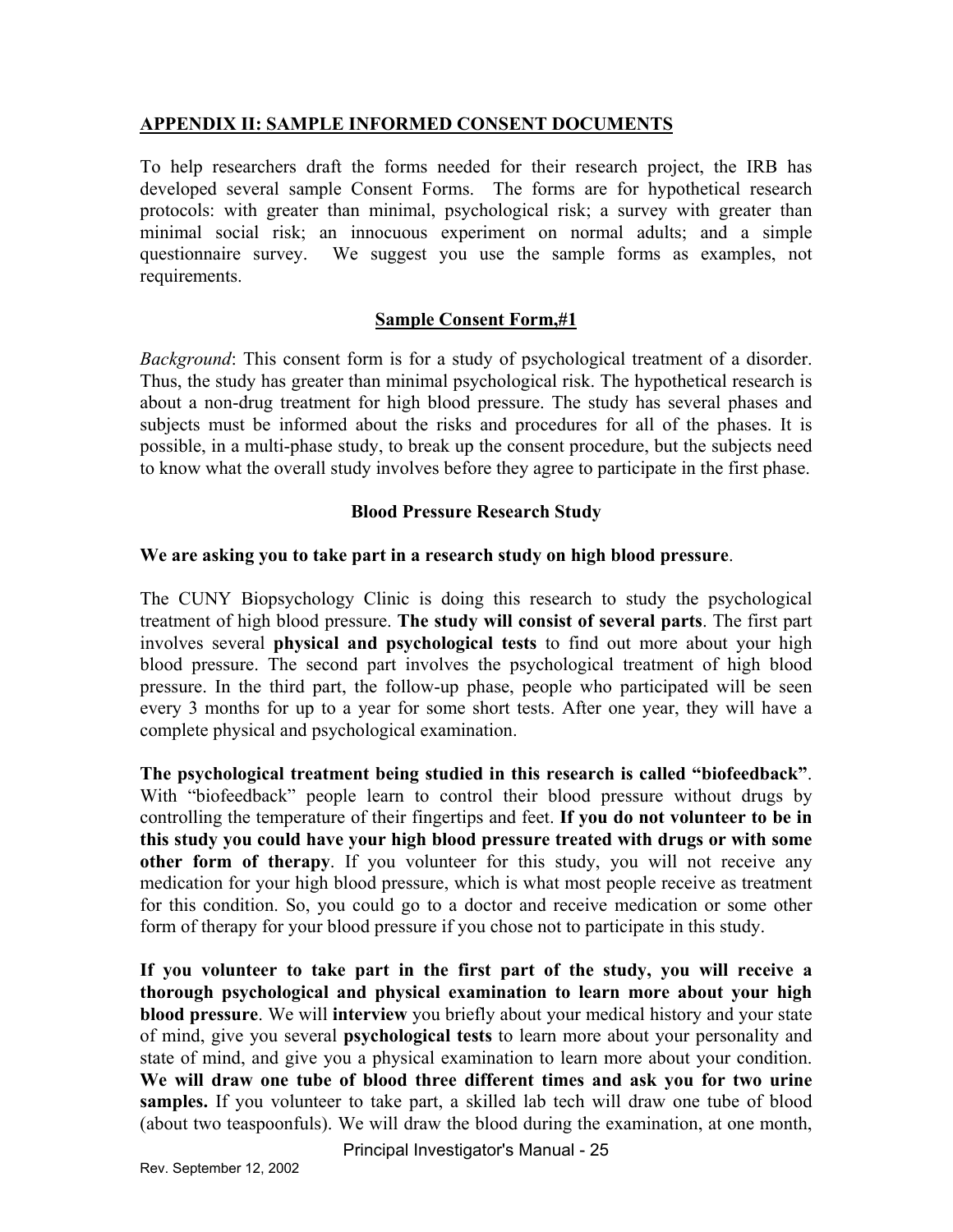and in one year. To draw the blood from you, we will ask you to come back to the CUNY Clinic in 1 month and 1 year.

We will take the urine samples at the CUNY Medical Center during the physical examination and 1 year later. We use the blood tests and the urine samples to find out more about your condition. **We will also do some other tests to learn more about your high blood pressure**.

If you volunteer, we will attach you to a machine to measure your physical reactions. This machine, which is harmless and painless, is similar to the kind of "lie detectors" you see in movies or on TV, but we will not be using it for that; rather, we will be using it to see how you react to different things. While you are attached, we will ask you to do a number of activities: We will ask you to try and relax and to try and control certain responses; We will ask you to perform some arithmetic in your head and to imagine some things which may be related to your high blood pressure; and we will ask you to hold your hand in a mixture of ice and water for 1 ½ minutes.

**If you volunteer, we will ask you to keep track of your blood pressure every day and to keep track of your practice of what you have learned**. During the first part of the study, we will ask you to keep **daily records** of your blood pressure and return them promptly to the clinic. You will be given a blood pressure gauge to this. **If you are eligible and choose to participate in the treatment part of the study, you will receive psychological treatment for your blood pressure**. We will see you for 16 sessions over an 8 week period of time. During these sessions we will teach you how to control the temperature in your fingers and feet. You will be expected to continue to keep daily records of your blood pressure and practice what you have learned and keep records of it. At the end of the training, you will have another set of physical and psychological examinations, similar to the first part of the study.

#### **If you continue with the follow-up part of the study, you will be tested for up to a year**. You will have a **brief examination every 3 months** and a **thorough examination at the end of 1 year**.

**There are no major risks in being in this study**. In the physical and psychological examinations and laboratory tests **there are no risks greater than those usually associated with this sort of examination**. There are no risks in keeping the daily blood pressure and practice records. In the ice water test you will experience **temporary pain and cold**. Your blood pressure will also go up. You can stop this test at any point. **There are no major risks with the treatment part of the study**. You may feel some temporary strange sensations as you become deeply relaxed, which make you concerned or you may feel frustrated at not being able to control your bodily responses. These are normal reactions; however, you should inform the researcher if either of these occur. **There are small risks with your not being on blood pressure medication** and your blood pressure being high (above 90 mm) during the 14-16 weeks of treatment. These risks include the possibility of heart attack, stroke, or rupture of major blood vessels. The risk of one of these events happening is about 12 chances in 1,000 if you receive no treatment for your high blood pressure. Based on our previous research, this risk is Principal Investigator's Manual - 26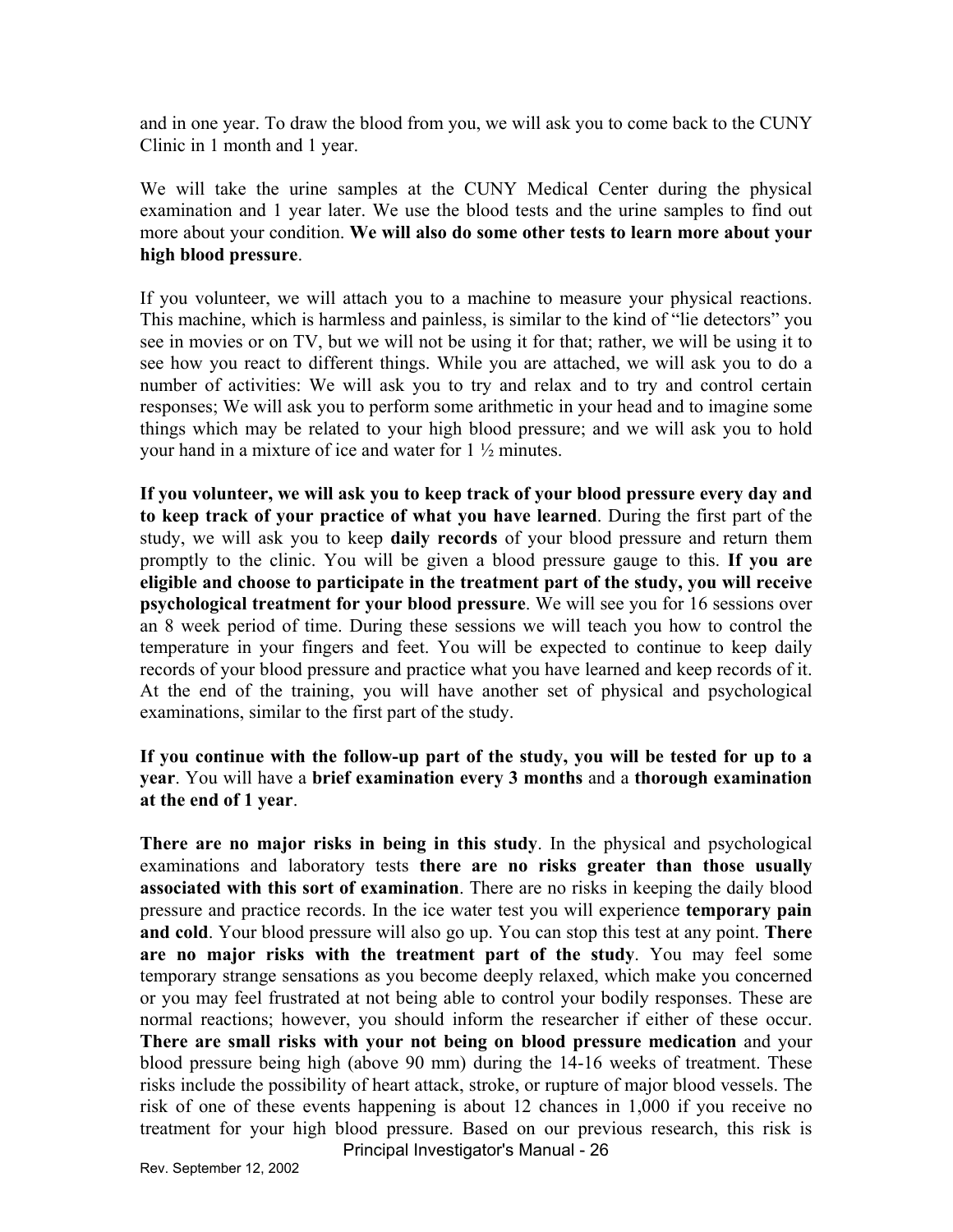reduced with treatment to about 4 chances in 1,000. If you did not enter the study but remained on medication, your risk for one of these events is about 1 chance in 1,000.

**The study may benefit those who participate**. If you participate you may get some benefit from the experience. In the first part of the study you may learn more about yourself and your condition. You may also become eligible for the treatment part of the study. Although we cannot be sure, by participating in the treatment part of the study you may learn how to reduce your blood pressure and decrease your need for medication. **We will guard your confidentiality**. We protect all information about you and your taking part in this study as much as we can. We have trained all staff not to tell anyone outside the study any information about a participant.

**We may end your participation for a number of reasons**: 1. Your blood pressure rises to dangerous levels; 2. Other physical or psychological problems arise which would interfere with the study; 3. You do not keep accurate records of your blood pressure and practice; 4. You fail to keep appointments and fail to make up missed appointments; or 5. If we feel it is in your best interests for your health.

**In case of injury or reactions, call Dr. Ida H. Service at \_\_\_-\_\_\_-\_\_\_\_**. If you have an injury or reaction that may be caused by your being in this study, please call Dr. Service immediately. Although the CUNY Clinic and the University do not have a plan for paying the cost of any injury or reaction from the study, they are still fully responsible for what happens and you still have your legal rights. If you have questions about the research, call Dr. Service or write her:

Address (Street, City State, Zip)

**You have rights as a research volunteer. Taking part in this study is voluntary**. If you do not take part, you will have no penalty and lose no benefits. You may stop taking part in this study at any time. **You may stop taking part at any time**, with no penalty or loss of any benefits to which you are otherwise entitled. If you have any questions about **your rights as a research volunteer**, call or write:

> Ed Ethics CUNY Institutional Review Board Office for Research Address (Street, City State, Zip)

*Consent Statement: I have read and understood the information above. The researchers have answered all the questions I had to my satisfaction. They gave me a copy of this form. I consent to take part in the Blood Pressure Research Study. Signature: \_\_\_\_\_\_\_\_\_\_\_\_\_\_\_\_\_\_\_\_\_\_\_\_\_\_\_\_\_\_\_\_\_\_\_\_\_\_\_\_\_\_\_ Date: \_\_\_\_\_\_\_\_\_\_\_, Witness: Date: Date: Date: Date: Date: Date: Date: Date: Date: Date: Date: Date: Date: Date: Date: Date: Date: Date: Date: Date: Date: Date: Date: Date: Date: Date: Da* 

(Note: The readability of this Consent Form is 8th grade. There are 72 sentences with an average length of 20 words and only 11% are in the passive voice. The text is 1418 words.)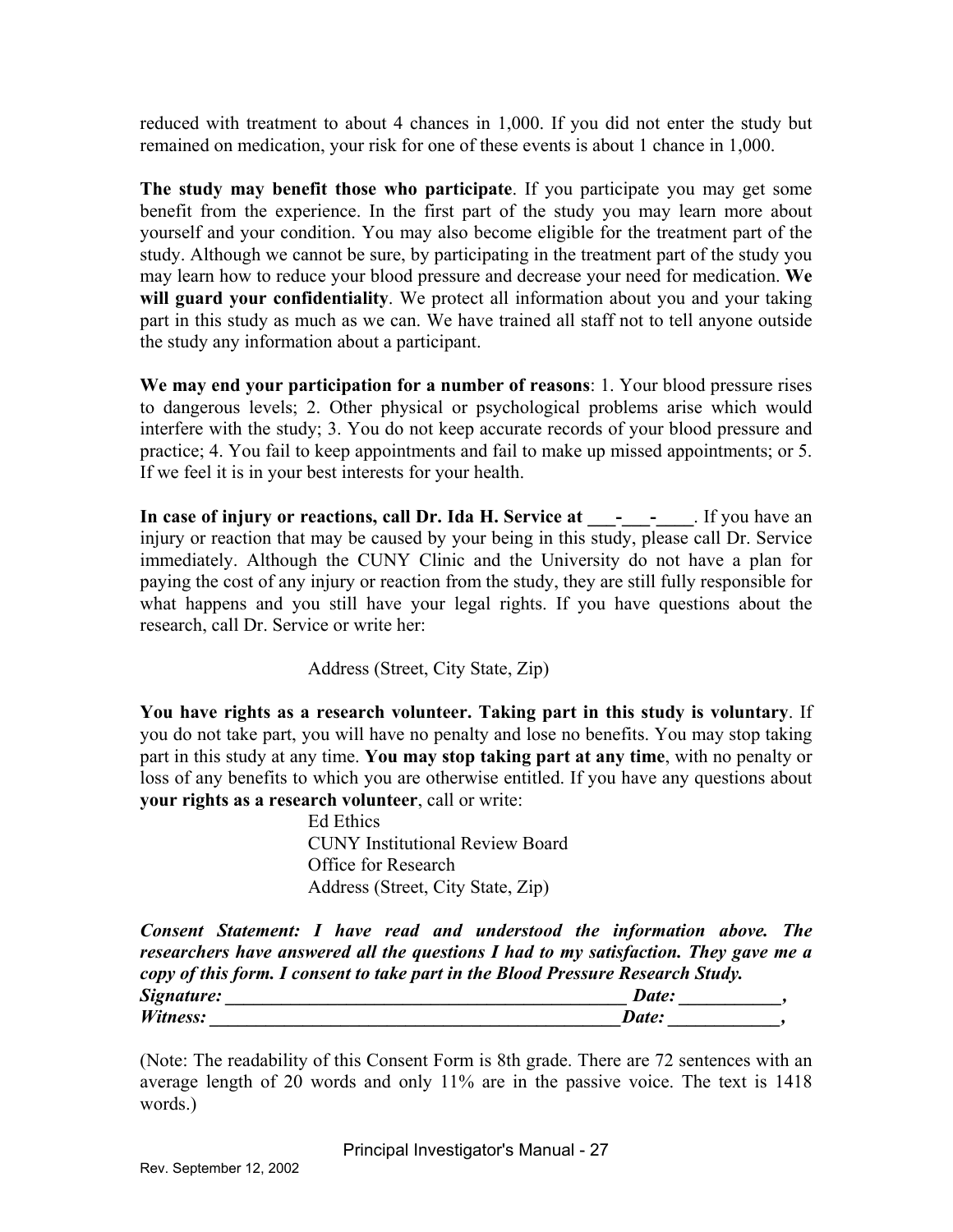#### **Sample Consent Form, #2**

*Background*: This consent form is for a survey of sensitive and risky information. Thus, the survey has greater than minimal social risk. The hypothetical research is about domestic violence. Research about stigmatized, incurable, genetic, or sexual diseases, or illegal behavior such as substance abuse or prostitution, all have similar risks. This hypothetical research is in and by a hypothetical Family Crisis Center, serving battered women in a rural reservation community. It provides drop-in counseling services; shelter is provided by a network of Safe Homes. The research is in two phases: (1) use the existing data of the initial care interview by the counselor; and (2) do follow-up interviews at 1 and 6 months. If the data in the first phase were anonymous, the phase could be reviewed under expedited review by using existing data anonymously. However, the researchers want to reinforce the empowerment of the women. Thus, they chose to ask for consent to use even that existing data. The benefits, risks, and management of risks for participating in the research for the potential volunteer are primarily the same as those for the woman going to the Center for help, and had been covered extensively in the discussion between counselor and woman.

#### **Volunteer Consent to a Study about Domestic Violence**

**The Family Crisis Center asks you to take part in a research study about violence in the homes in this community**. The study will help us understand the type and severity of violence that occurs in local homes. The Crisis Center will use the study to plan better programs to prevent domestic violence, and to treat the family victims of violence including children.

We are asking to interview all women seen by the Center. **Please understand that you will always get care by the Family Crisis Center whether or not you agree to take part! If you agree to take part, your counselor will put some of your story into the research**. Neither you nor anyone will be named or identified. You told the counselor your history already. If you agree, she will use the facts of your history for the study. She may ask a few more questions, to complete your history. A doctor will also review your chart for injuries you had that may be related to problems with your partner. **She will also want to talk with you in 1 month and 6 months**. She will ask you how you are doing. You can tell her then what you thought about the Crisis Center, and what should be done to help you and other women, families, and children. She knows that your partner may be angry if he found out you talked with us. So, she will ask you what is the best way to contact you to setup a time to talk. **She will contact you only by the way you want**.

The Family Crisis Center is a safe place to come and talk. **The benefits to you taking part are seeing your counselor on a scheduled basis**. She will help you think through your situation, like she did today. You both can discuss your needs then; she may suggest programs or people that can help you then. **If you take part, however, the main benefit is to the community**. The Crisis Center will use the results of the survey to improve programs to help families, women, children, and partners in need. You and your family are not alone! More than 1 out of every 5 families has suffered violence. **You may**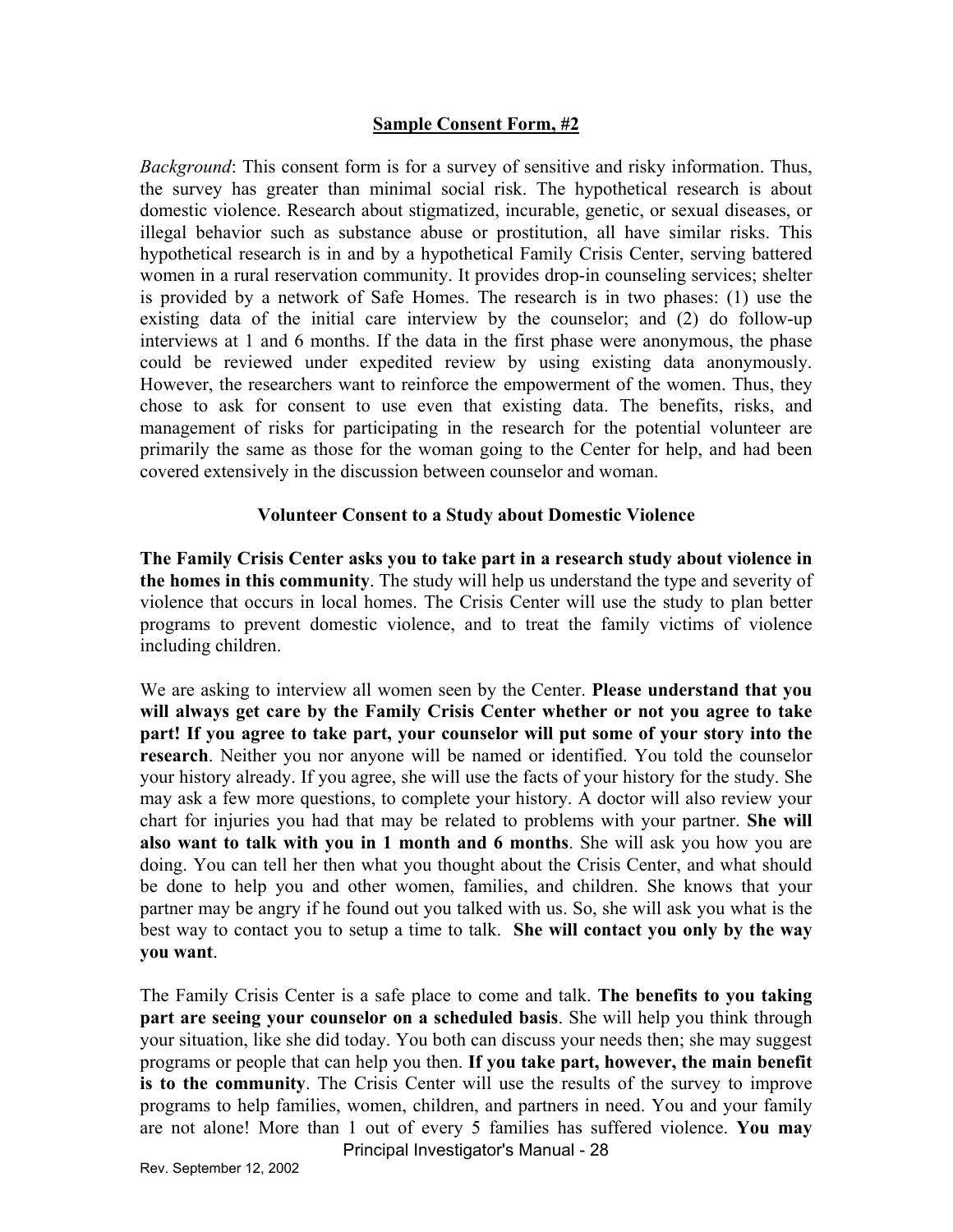**experience discomfort by taking part**. The Family Crisis Center has tried to prevent any risk to you. You and the counselor have already talked about things full of emotion for you. In her talk with you in 1 and 6 months, she will listen and spend as much time with you as you want. Most women feel better after talking like that.

No one in the Center tells anyone who has come here to talk or for help. If your partner finds out from others that you were here and asks you what you did, you can say we gave you help about **"women's issues"**; they included child care and transportation to the Clinic.

We will give a list of services and people to call for help about violence in the home. To avoid making any woman's partner angry, that list contains other numbers and programs as well. In fact, it is a list of every social program in the community. There is no sign that the list is related to violence in the home.

You do not have to sign a volunteer consent form to take part. You can agree to take part just by telling us, if you want. You can take a copy of this volunteer consent form with you, but we suggest you do not, to avoid triggering violence by your partner.

**The Family Crisis Center has tried to make sure no one else can know what you say**. Your name is not on the study form with your answers. Only a space code number is there. Your counselor will keep your code number and name locked up with the Center's records. For even more protection, the Crisis Center also has a Certificate of Confidentiality from the federal government. It was made to protect all information from disclosure, even that ordered by a court, without your written consent. That is, it was made to keep the information private or confidential, like your medical records.

No reports about the survey will contain your name or the name of any volunteer in the study. If you tell the counselor that someone, you or your children, is in danger of great physical harm, she will tell the Clinic to provide protection. The same thing would happen if you gave the same information to a doctor, nurse, or counselor in the Clinic. **Taking part is voluntary**. If you do not take part, you will lose no benefits or services from the Family Crisis Center, or anyone else. The Crisis Center will continue to give you help. You may refuse to answer any question, but we hope you answer as many questions as you can. You may also refuse to take part in the interviews at 1 month and 6 months from now, but we hope you will take part then.

If you have questions about this study, please contact **Mary Doeswell, phone \_\_\_\_\_,** or in her office at the Center.

If you have questions about your rights as a volunteer, please contact Ed Ethics CUNY Institutional Review Board (Street, City, State, Zip) (telephone \_\_\_-\_\_\_-\_\_\_\_). Thank you for helping build a better community for all families.

*I agree to take part in the Family Crisis Center study about violence in the home. My questions have been answered. I will continue to receive help by the Center whether I*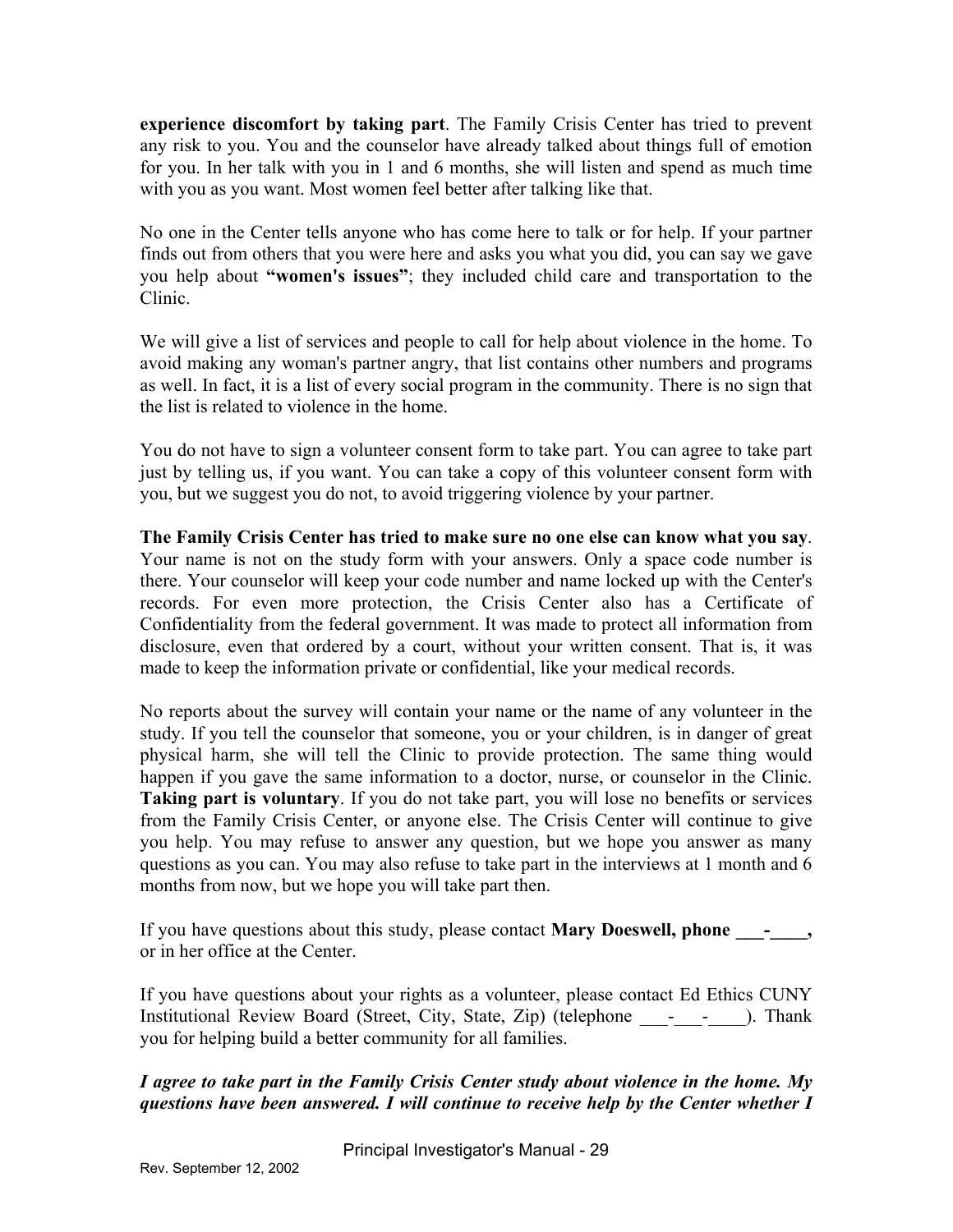#### *agree to take part or not. I may refuse to answer any question I want. I have received a list of helping programs and people, and their telephone numbers.*

(Note: The readability of this Consent Form is 8th grade. The text is only 978 words, yet it meets all requirements for Consent Forms for complex research that is greater than minimal social risk.)

#### **Sample Consent Form, #3**

*Background*: This consent form might be used for an innocuous experiment on normal adult behavior. Thus, the research would be no more than minimal risk. Even though a signed consent form is not required in this type of research, the subjects must still be given the same information that they would receive in a consent form. This information should be presented orally and/or in an instruction sheet given to the subjects.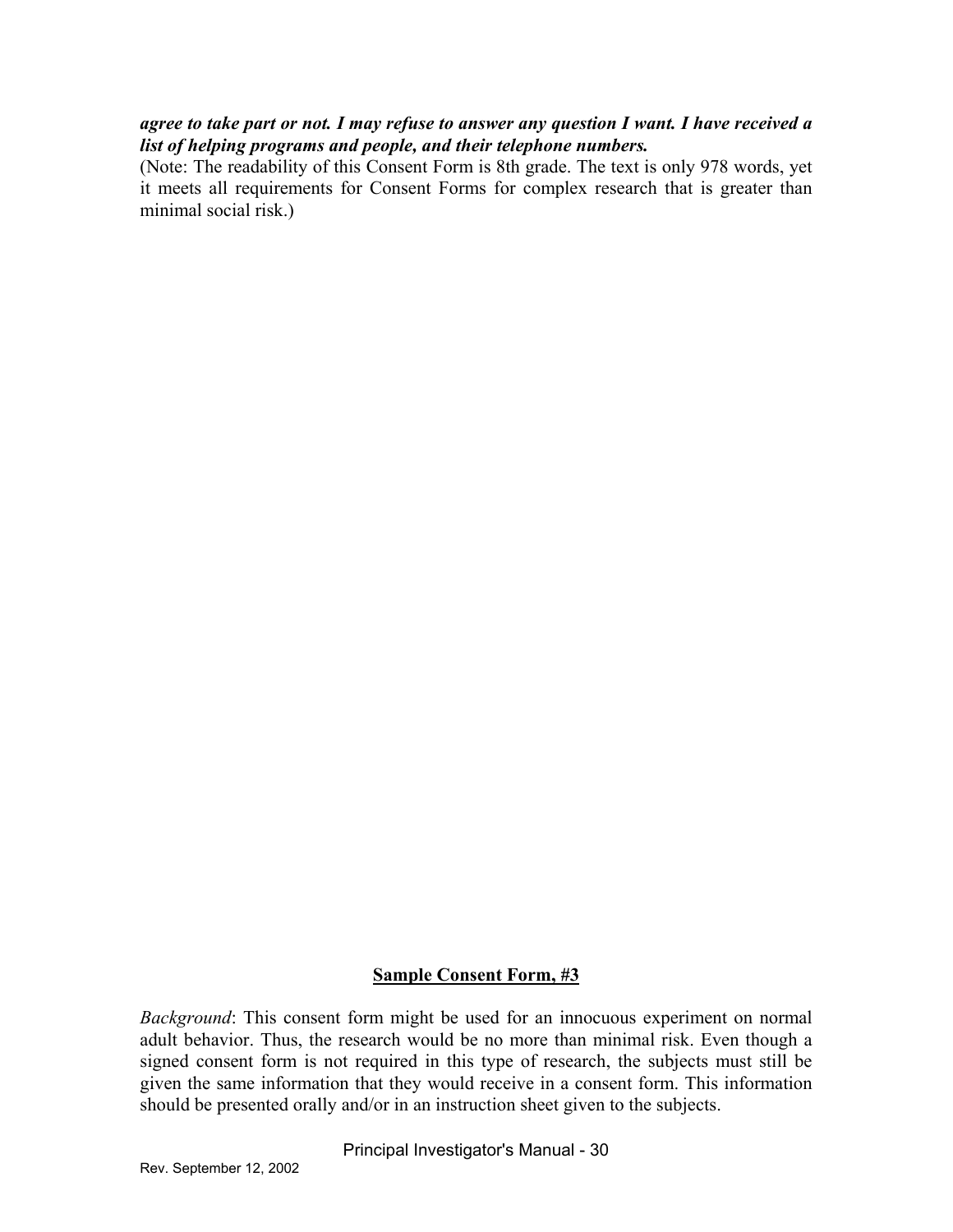### **Pattern Recognition Study**

#### **Researchers at CUNY are asking you to take part in a study on pattern recognition**.

The researchers want to know how people recognize patterns, that is, how they can tell that they have seen a pattern before.

If you choose to take part, we will ask you to look at some patterns on a computer screen. You will see two patterns at a time. The patterns will be of differing colors. We will ask you to pay attention to only one of the color patterns. After you have seen all of the patterns, we will show you some more patterns and ask if you have seen any of them before.

#### **Your responses to all of the questions will remain confidential**.

We will not ask you to put your name on any of the response sheets.

#### **Taking part is voluntary**.

If you choose not to take part, there will be no penalty and you will receive the credit anyway. You may choose to stop at any time.

Doeswell at CUNY, phone \_\_\_\_\_\_\_. If you have questions about the study, please ask the experimenter or contact **Mary** 

If you have questions about your rights as a volunteer, please contact **Ed Ethics**, Chair, CUNY IRB. Call him at \_\_\_\_\_\_\_ or visit him at (departmental office).

(Note: The readability of this Consent Form is 8th. grade. The text is only 226 words and  $\frac{1}{2}$  of a page, yet it meets all requirements for Consent Forms.)